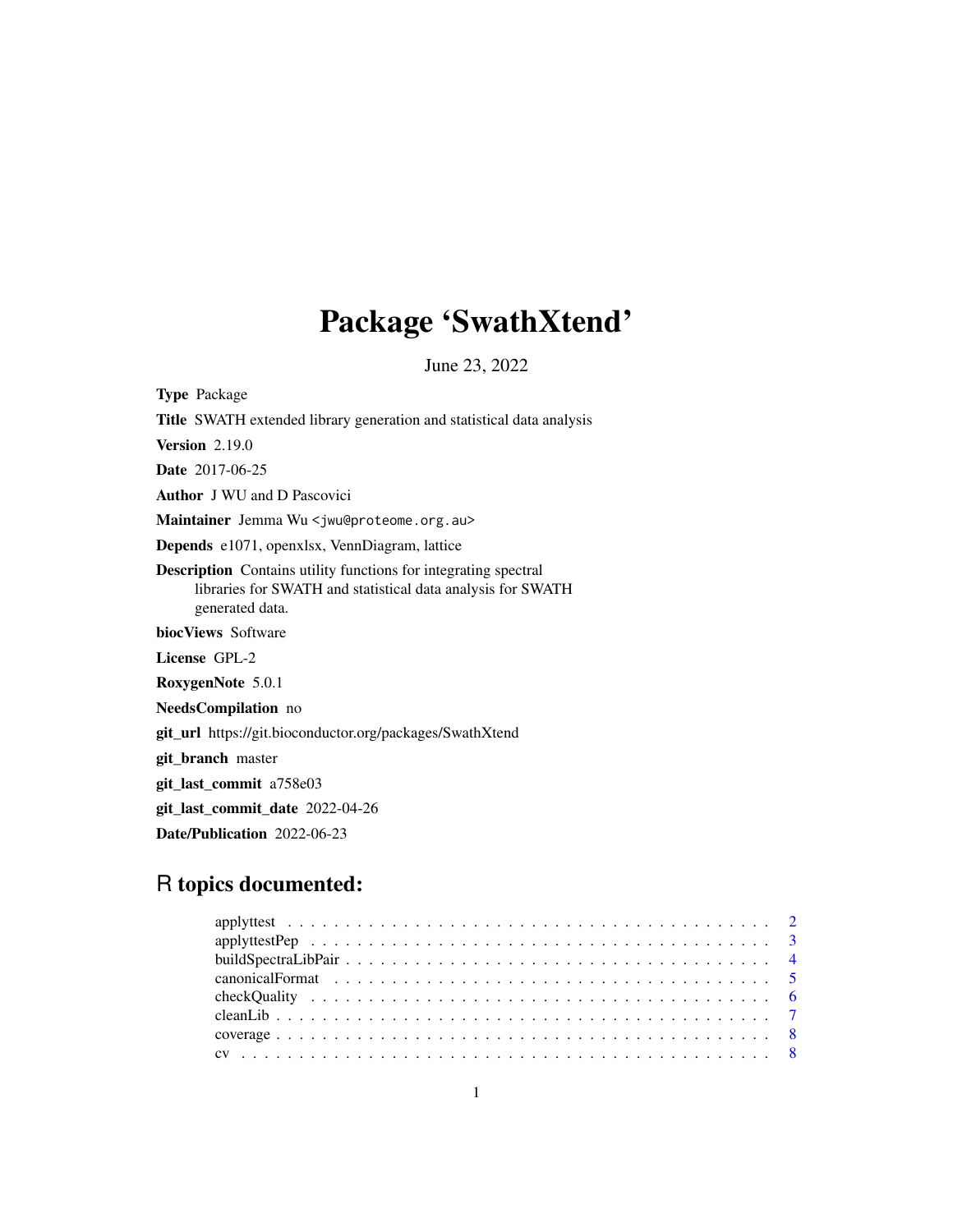#### <span id="page-1-0"></span>2 applyttest and the contract of the contract of the contract of the contract of the contract of the contract of the contract of the contract of the contract of the contract of the contract of the contract of the contract

|       | readLibFile |    |
|-------|-------------|----|
|       |             |    |
|       |             |    |
|       |             |    |
| Index |             | 25 |

<span id="page-1-1"></span>applyttest *Utility to apply a t-test to all rows of a matrix*

#### Description

Generate fold change and t-test p-value for all rows of a data matrix

#### Usage

```
applyttest(mat, Group, doLogs = TRUE, numerator = levels(Group)[1])
```
#### Arguments

| mat       | Matrix containing data, possibly with missing values                               |
|-----------|------------------------------------------------------------------------------------|
| Group     | Group with two levels of length equal to the number of matrix columns              |
| doLogs    | True/false, log data before applying test                                          |
| numerator | The level of the group used as numerator for the fold change, by default the first |
|           | one                                                                                |

#### Value

Data frame with two values, t-test p-value and fold change.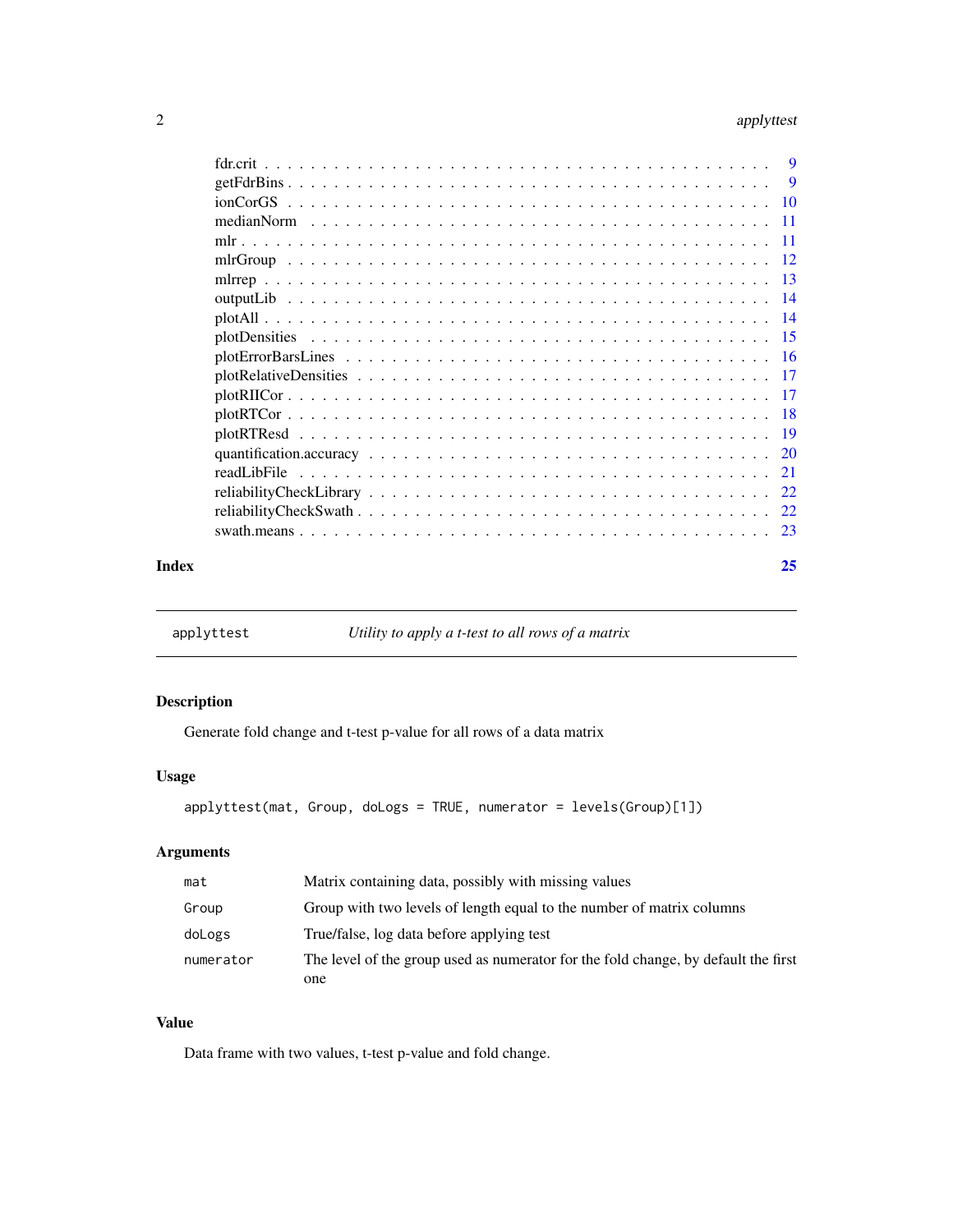#### <span id="page-2-0"></span>applyttestPep 3

#### See Also

[applyttestPep](#page-2-1)

#### Examples

```
mat = matrix(rnorm(600), nrow=100)
mat[1:20, 1:3] = 3+mat[1:20, 1:3] # create some differences
mat[30, 1:3] = NA # and some missing valuesmat[100,] = NA
```

```
applyttest(mat, Group = rep(c("A", "B"), each=3), doLogs=FALSE)
applyttest(abs(mat), Group = rep(c("A", "B"), each=3), doLogs=TRUE)
```
<span id="page-2-1"></span>applyttestPep *Function to apply t-test separately for all peptides of each protein*

### Description

Generate fold changes and p-values for each protein (col 1) determined by a number of peptides (col 2).

#### Usage

applyttestPep(peptides, Group, doLogs = TRUE, numerator = levels(as.factor(Group))[1])

#### Arguments

| peptides  | Data frame with two descriptive columns: proteins, peptides, then data in the<br>remaining ncol - 2 columns. |
|-----------|--------------------------------------------------------------------------------------------------------------|
| Group     | Factor describing data membership. Must have two levels, and length $=$ ncol(mat)<br>$-2.$                   |
| doLogs    | TRUE/FALSE, log-transform data prior to analysis                                                             |
| numerator | The group level used as the numerator in the fold change.                                                    |

#### Value

Data frame with rows Protein, fold change and p-value.

#### See Also

[applyttest](#page-1-1)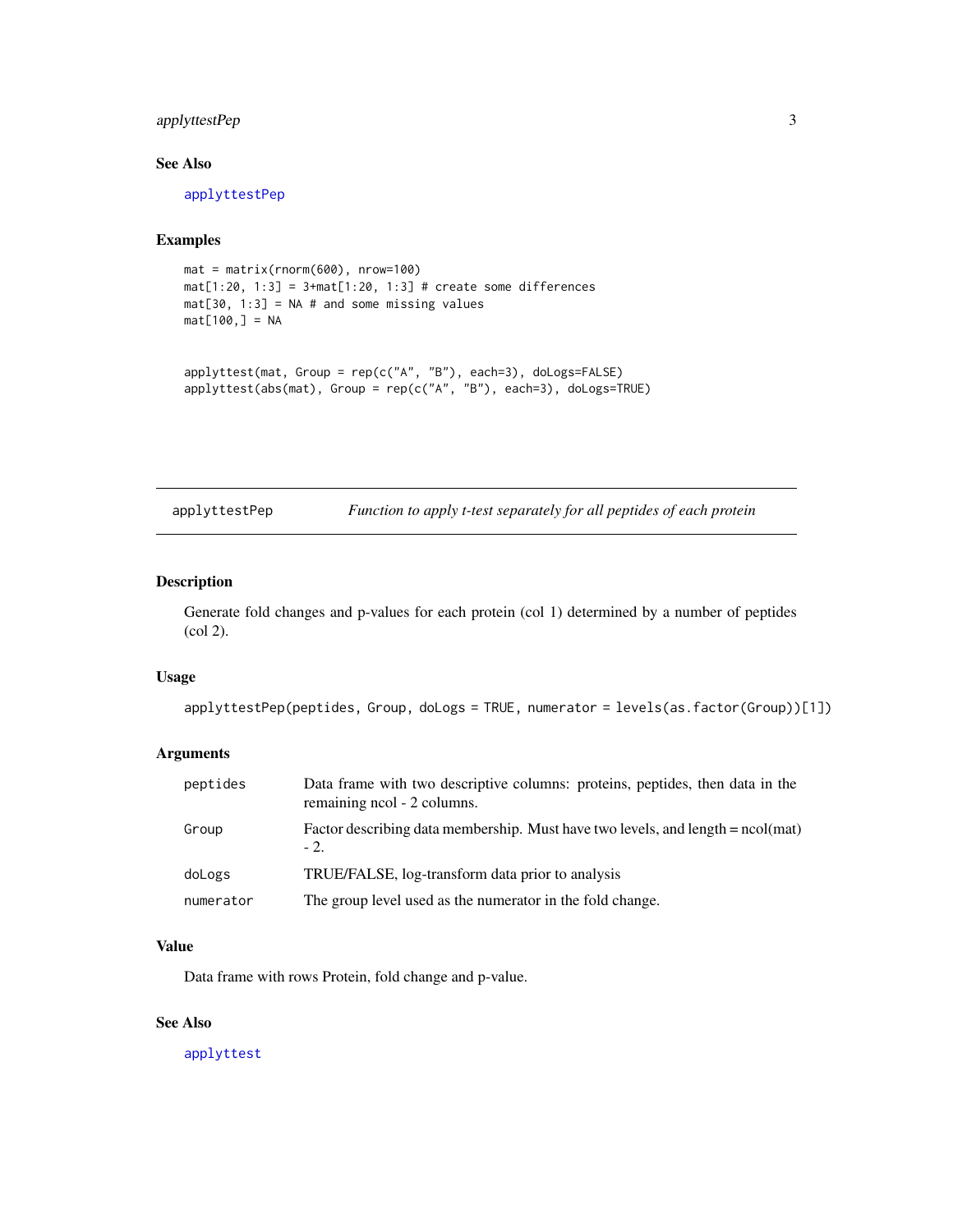#### Examples

```
# make random matrix with first 10 proteins differentially expressed
mat = exp(6 + matrix(rnorm(6000), ncol=6))Protein = sort(paste("P", sample(1:300, 1000, replace=TRUE)))
Peptide = paste("Pep", 1:1000)
for (j in 1:10) mat[Protein == unique(Protein)[j], 4:6] = 3*mat[Protein == unique(Protein)[j], 1:3]
res = applyttestPep(data.frame(Protein, Peptide, mat), rep(c("A", "B"), each=3), numerator="B")
# first 10 proteins should have fold change 3
plot(log(resfFC), -log(resfpval), col=rainbow(2)[1+ as.numeric(1:1000 > 10)])# add some missing values
mat[5:20, 4] = NAres = applyttestPep(data.frame(Protein, Peptide, mat), rep(c("A", "B"), each=3), numerator="B")
# first 10 proteins should have fold change 3
plot(log(res$FC), -log(res$pval), col=rainbow(2)[1+ as.numeric(1:1000 > 10)])
```
buildSpectraLibPair *Build a spectra library by integrating a pair of spectrum libraries*

#### Description

Build a spectra library by integrating a pair of spectrum libraries

#### Usage

```
buildSpectraLibPair(baseLib, extLib, hydroIndex, method = c("time", "hydro",
  "hydrosequence"), includeLength = FALSE, labelBase = NA, labelAddon = NA,
  formatBase = c("peakview", "openswath"), formatExt = c("peakview",
  "openswath"), outputFormat = c("peakview", "openswath"),
  outputFile = "extendedLibrary.txt", plot = FALSE,
  clean = TRUE, merge = TRUE, \ldots)
```
#### Arguments

| baseLib       | a base library data frame or file.                                                                                                          |
|---------------|---------------------------------------------------------------------------------------------------------------------------------------------|
| extLib        | an external/addon library data frame or file                                                                                                |
| hydroIndex    | a data frame or file containing peptide hydrophobicity index                                                                                |
| method        | a character string to specify the RT alignment method. One of "time" (default),<br>"hydro" and "hydrosequence" can be selected.             |
| includeLength | a logic value representing if include peptide length as a feature for predicting<br>retention time. Only applicable when method is "hydro". |
| labelBase     | a character string to specify the labels of proteins from the base library                                                                  |
| labelAddon    | a character string to specify the labels of proteins from the addon library                                                                 |

<span id="page-3-0"></span>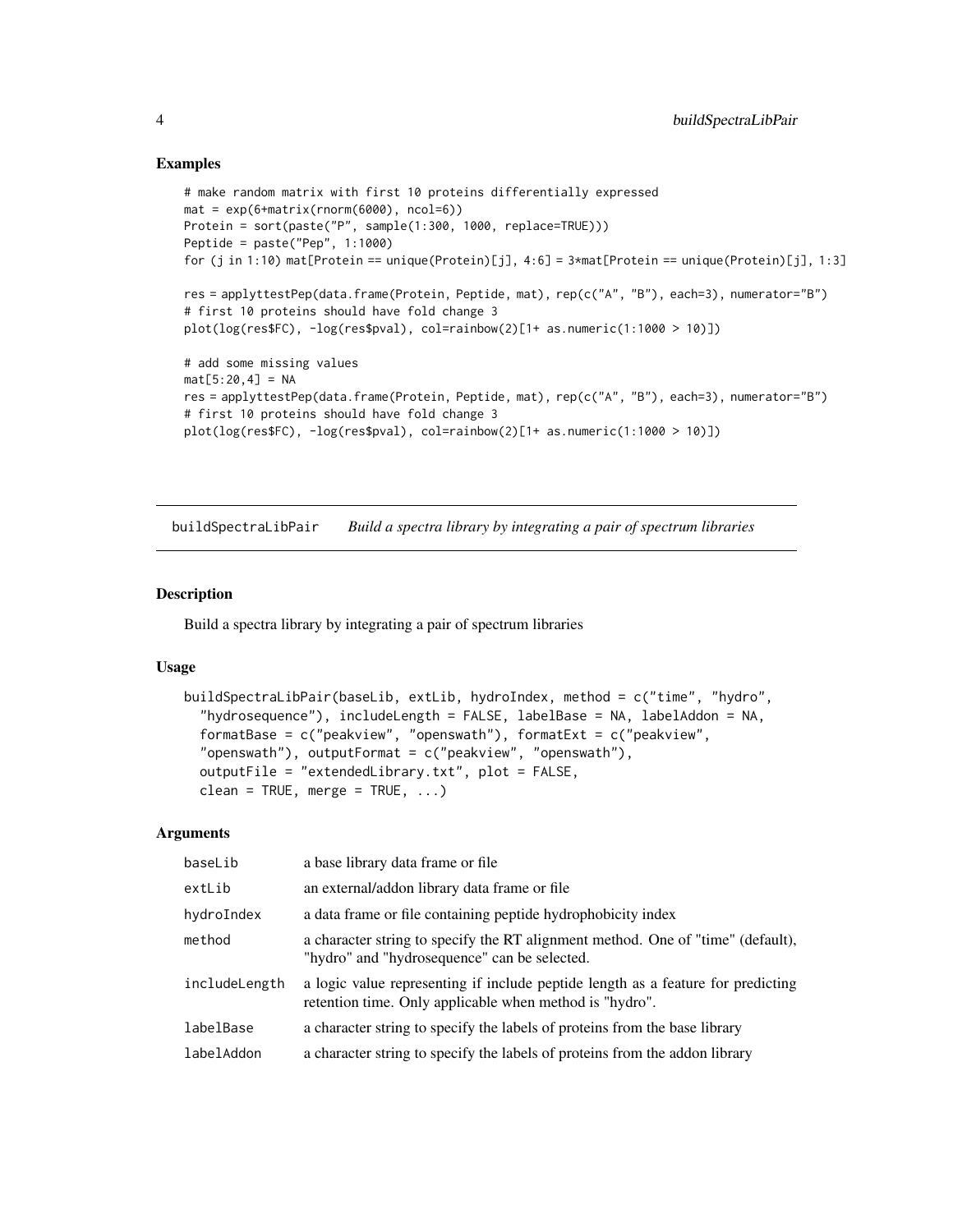<span id="page-4-0"></span>canonicalFormat 5

| formatBase   | a character string denoting the file format of base library file. One of "peakview"<br>(default) and "opensswath"            |
|--------------|------------------------------------------------------------------------------------------------------------------------------|
| formatExt    | a character string denoting the file format of addon library file. One of "peakview"<br>(default) and "opensswath"           |
| outputFormat | a character string denoting the file format of the output integrated library. One<br>of "peakview" (default) and "openswath" |
| outputFile   | A character string to specify the sepetra library created                                                                    |
| plot         | a logic value, representing if plots during processing will be plotted or not                                                |
| clean        | a logic value, representing if the input libraries will be cleaned before integra-<br>tion. Default value is True.           |
| merge        | a logic value, representing if the output will be the merged library (default) or<br>the adjusted add-on library.            |
| $\ddotsc$    | Additional parameters to pass in.                                                                                            |

#### Value

A data frame of the integrated spectrum library

#### Examples

```
libfiles <- paste(system.file("files",package="SwathXtend"),
c("Lib2.txt","Lib3.txt"),sep="/")
Lib2_3 <- buildSpectraLibPair(libfiles[1], libfiles[2],
outputFormat="peakview", clean=TRUE, nomod=TRUE, nomc=TRUE)
```

| canonicalFormat | Standardise a sprectrum library data frame |  |  |
|-----------------|--------------------------------------------|--|--|
|-----------------|--------------------------------------------|--|--|

#### Description

Standardise a sprectrum library data frame

#### Usage

```
canonicalFormat(dat, format = c("peakview", "openswath"))
```
#### Arguments

| dat    | a data frame of a spectrum library                                                                                        |
|--------|---------------------------------------------------------------------------------------------------------------------------|
| format | a character string, representing the format of the input spectrum library. One of<br>"peakview" (default) and "openswath" |

#### Value

a data frame of the library in canonical format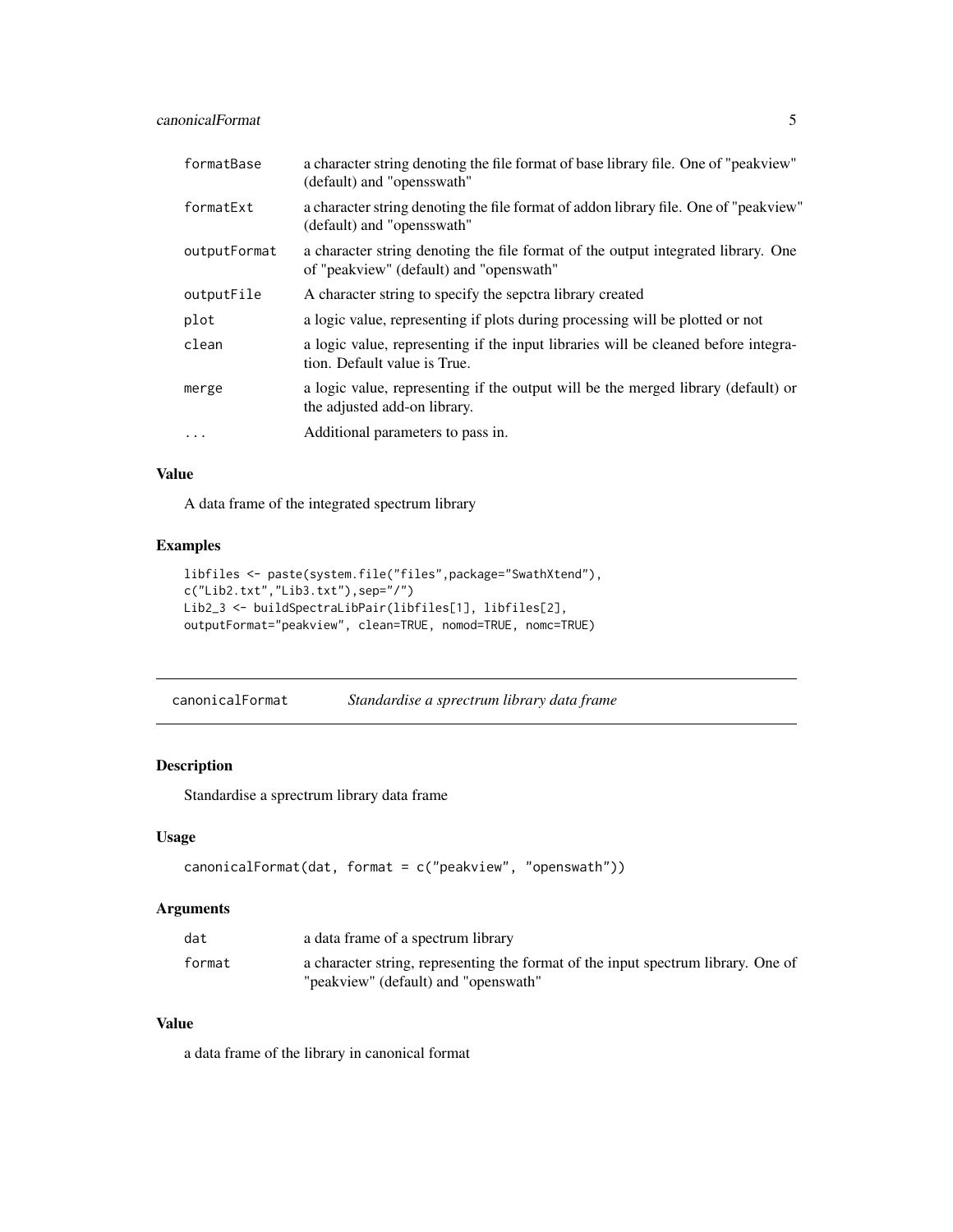#### Examples

```
file <- paste(system.file("files",package="SwathXtend"),"Lib1.txt",sep="/")
dat <- read.delim2(file,sep="\t",stringsAsFactor = FALSE, header=TRUE)
dat <- try(canonicalFormat(dat, format = "peakview"))
```
checkQuality *Checking for the integration quality of two libraries*

#### Description

Checking for the integration quality of two libraries

#### Usage

checkQuality(datBaseLib, datExtLib, ...)

#### Arguments

| datBaseLib | a data frame of the base library   |
|------------|------------------------------------|
| datExtLib  | a data frame of the add-on library |
|            | Additional parameters to pass in   |

#### Value

A list of quality indicators, including squared retention time (RT) correlation coefficient, root mean squared errors of RT residuals, and median of relative ion intensity correlation coefficient

```
libfiles <- paste(system.file("files",package="SwathXtend"),
   c("Lib2.txt","Lib3.txt"),sep="/")
datBaseLib <- readLibFile(libfiles[1])
datExtLib <- readLibFile(libfiles[2])
res <- checkQuality(datBaseLib, datExtLib)
```
<span id="page-5-0"></span>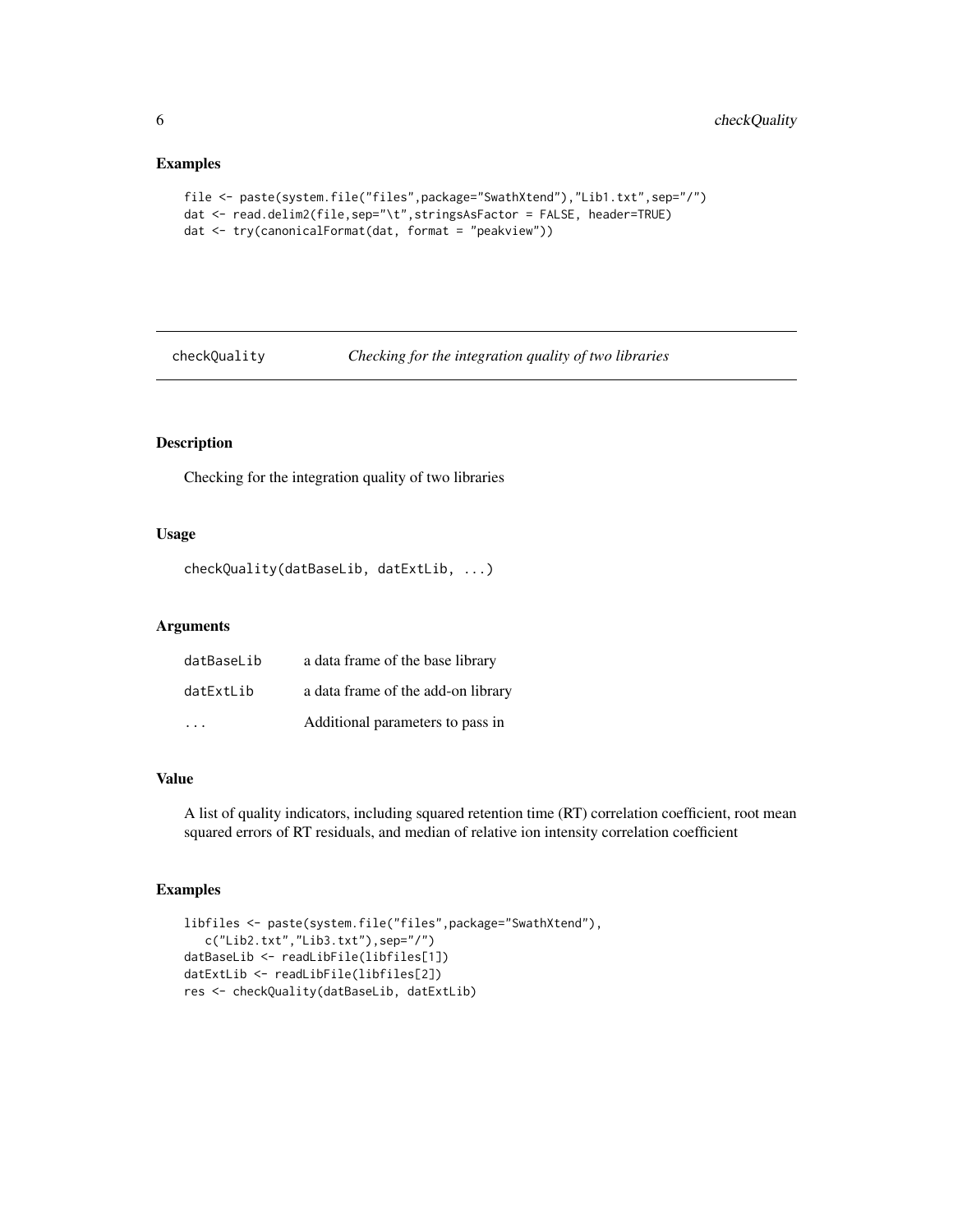<span id="page-6-0"></span>

#### Description

Spectrum library cleanining

#### Usage

```
cleanLib(datLib, clean = TRUE, intensity.cutoff = 5, conf.cutoff = 0.99,
  nomod = FALSE, nomc = FALSE, enz = c("trypsin", "gluc", "chymotrypsin"))
```
#### Arguments

| datLib           | a data frame for a spectrum library                                                                                                                               |
|------------------|-------------------------------------------------------------------------------------------------------------------------------------------------------------------|
| clean            | a logic value indicating if the library will be cleaned. Default value is TRUE.                                                                                   |
| intensity.cutoff |                                                                                                                                                                   |
|                  | A number value to specify cut off for relative intensity of fragment ions. Only<br>ions with intensity higher than the cut off value (default as 5) will be kept. |
| conf.cutoff      | A number value to specify cut off for precursor confidence. Only ions with<br>confidence higher than the cut off value (default as 0.99) will be kept.            |
| nomod            | a logic value, representing if the modified peptides and its fragment ions will be<br>removed. True (default) means will be removed.                              |
| nomc             | a logic value, representing if peptides with miss cleavages are removed. Default<br>vaue is False (not to remove).                                                |
| enz              | A character string representing the enzyme which can be one of "trypsin" (defa-<br>lut), "gluc", or "chymotrypsin"                                                |

#### Value

a data frame of a cleaned spectrum library by the specified criteria

```
file <- paste(system.file("files",package="SwathXtend"),"Lib1.txt",sep="/")
dat <- read.delim2(file,sep="\t",header=TRUE,stringsAsFactors=FALSE)
dat <- canonicalFormat(dat)
dat <- cleanLib(dat)
```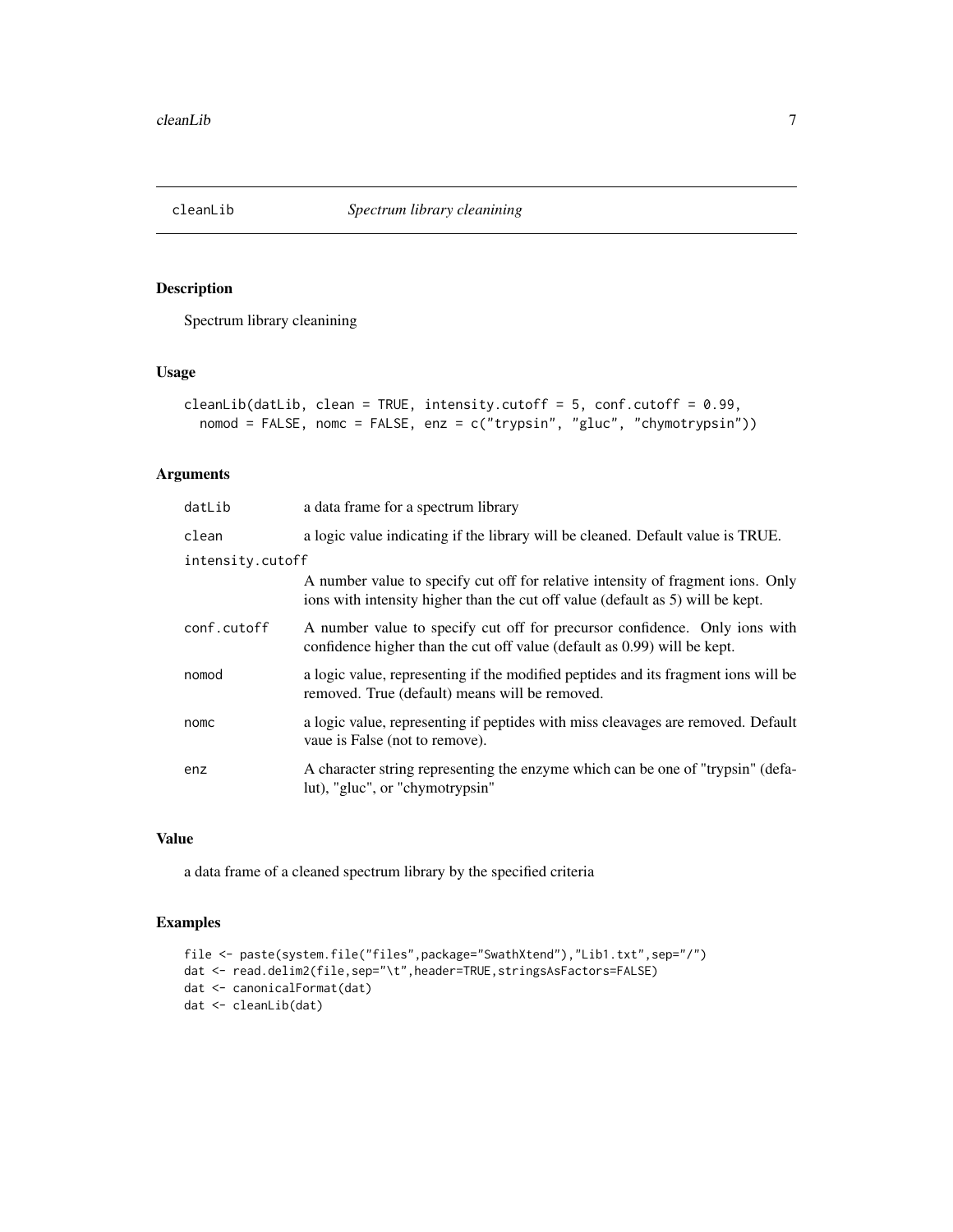<span id="page-7-0"></span>

#### Usage

coverage(a, b)

#### Arguments

| A vector of numerical or string elements |
|------------------------------------------|
| A vector of numerical or string elements |

#### Details

The percentage of a that is covered by b

#### Value

A numeric value representing the coverage percentage of b for a which is defined as the ratio of intersection of a and b over the size of a

#### Examples

```
coverage(c('a','b','c'),c('b','c','d'))
```
cv *A function to calculate the CV (Coeffient of Variation)*

#### Usage

cv(v)

#### Arguments

v A numeric vector

#### Value

A numeric vector representing the Coefficient of Variance.

#### Examples

cv(rnorm(100))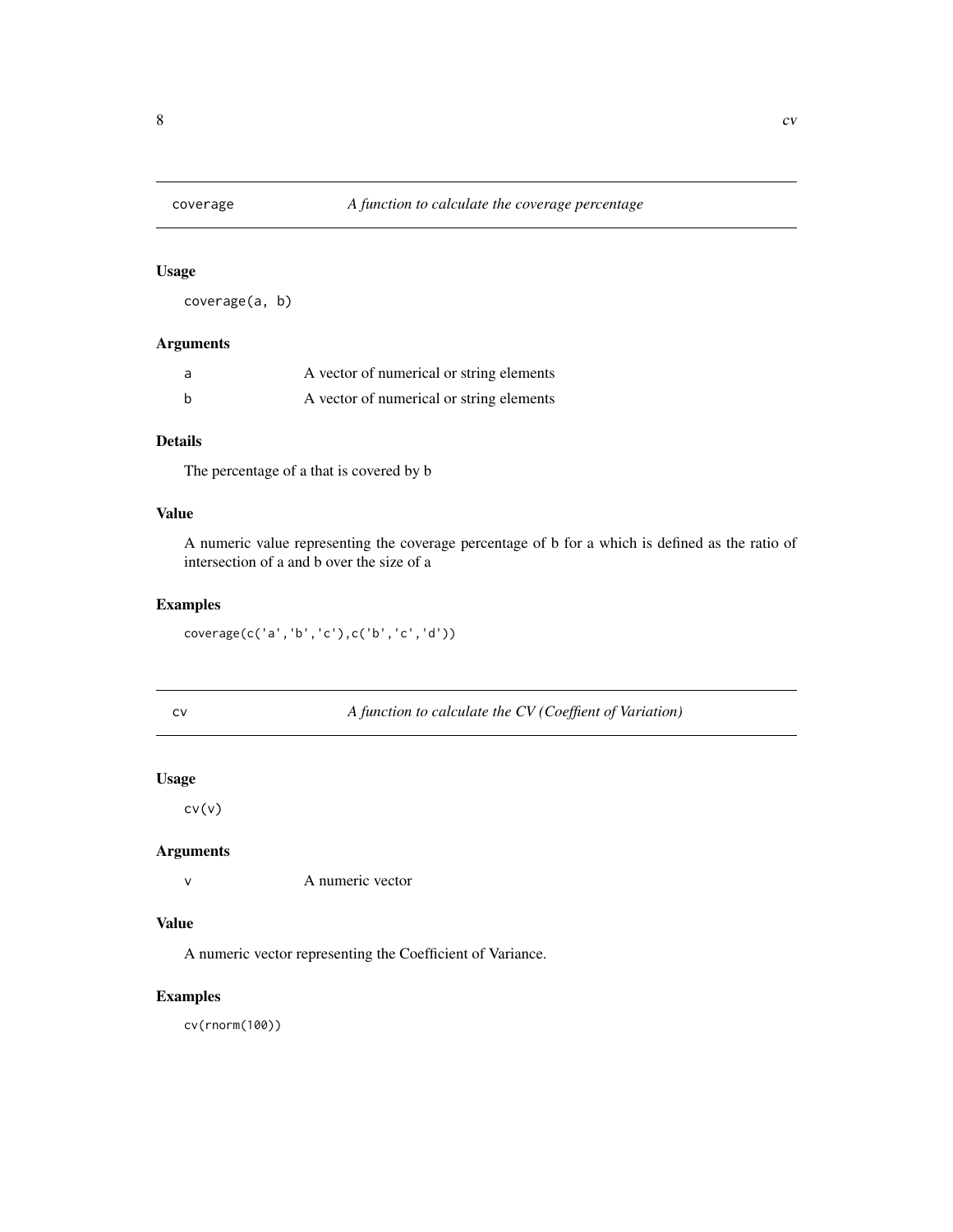<span id="page-8-0"></span>

#### Usage

fdr.crit(dswat.fdr)

#### Arguments

dswat.fdr A data frame of fdr values of a Swath result

#### Examples

```
##---- Should be DIRECTLY executable !! ----
##-- ==> Define data, use random,
##--or do help(data=index) for the standard data sets.
## The function is currently defined as
file= paste(system.file("files", package="SwathXtend"),
"Swath_result_Lib2.xlsx", sep="/")
dswat.fdr = readWorkbook(file, sheet='FDR')
dat = fdr.crit(dswat.fdr)
```
getFdrBins *Function to calculate the percentage of fdrs in each bin*

#### Usage

```
getFdrBins(mat.fdr, Bins = c(0, 0.01, 0.1, 0.2, 0.3, 0.4, 0.5, 0.8, 1))
```
#### Arguments

| mat.fdr | A matrix of fdr values                                                        |
|---------|-------------------------------------------------------------------------------|
| Bins    | A numeric vector representing the bins. For n bins, there will be n+1 numbers |
|         | in the vector.                                                                |

#### Value

A numeric vector representing the percentage of each FDR bin.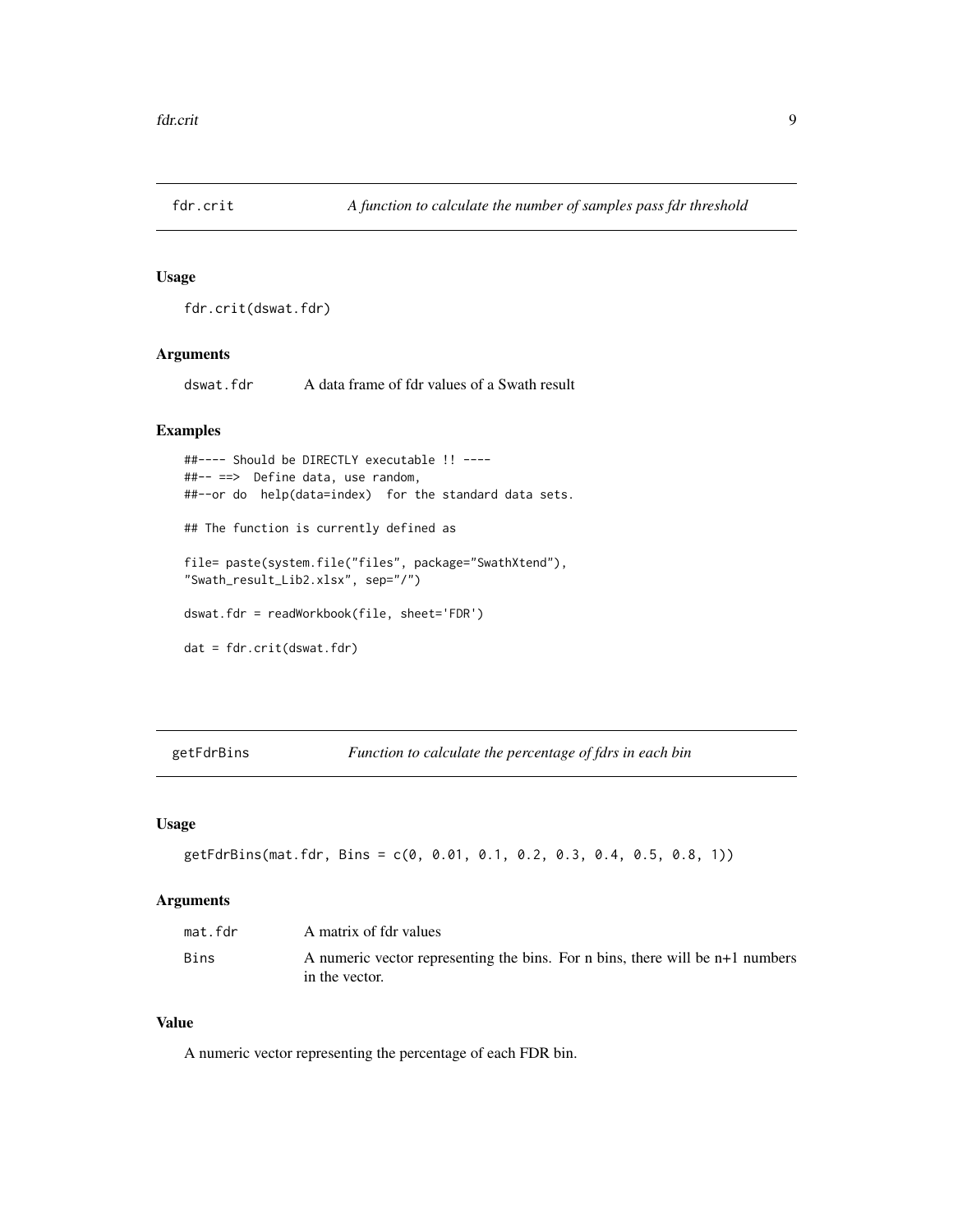#### Examples

```
#
fswaths = paste(system.file("files",package="SwathXtend"),c("Swath_result_Lib2.xlsx", "Swath_result_Lib2_3.xlsx
fdr.seed = readWorkbook(fswaths[1], sheet='FDR')
fdr.ext = readWorkbook(fswaths[2], sheet='FDR')
Bins = c(0, .01, .1, .2, .3, .4, .5, .8, 1)res = getFdrBins(as.matrix(fdr.ext[, -c(1:7)]), Bins)
```
ionCorGS *Gold standard relative ion intensity correlation (spearman)*

#### Description

This data set gives the relative ion intensity spearman correlation for 2023 peptides as the gold standard for benchmarking the matching quality of two peptide assay libraries.

#### Usage

```
data(ionCorGS)
```
#### Format

A vector containing spearman correlation coefficient for 2023 peptides.

#### Value

a numeric vector

#### Source

APAF

#### References

APAF

<span id="page-9-0"></span>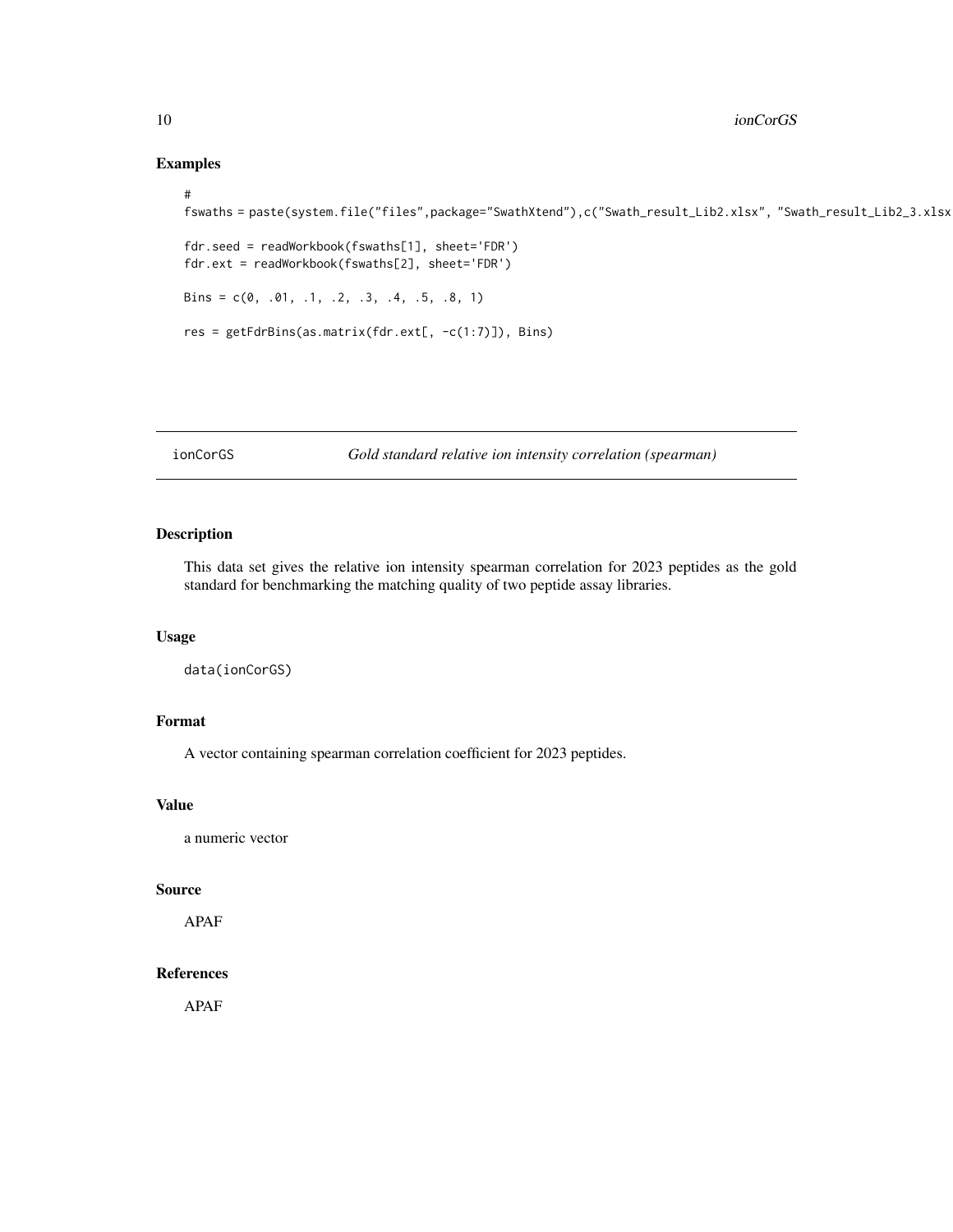<span id="page-10-0"></span>

#### Description

Divide appropriately to make all column medians equal to the max median

#### Usage

```
medianNorm(mat)
```
#### Arguments

mat Data matrix to normalize; matrix assumed positive

#### Value

Matrix of same dimensions.

#### Examples

```
mat = 100+matrix(rnorm(1000), ncol=10)
mat[, 10] = mat[, 10] + 2layout(matrix(1:2, nrow=1))
boxplot(mat)
boxplot(medianNorm(mat))
```
# note: issues when medians close to 0.

<span id="page-10-1"></span>mlr *Function to implement mlr normalization*

#### Description

Calculate normalization factor, histogram peak and width at half peak for a vector

#### Usage

mlr(ratio, doplot)

#### Arguments

| ratio  | Vector, typically of log ratios                                       |
|--------|-----------------------------------------------------------------------|
| doplot | A logic value, wheter to plot the ratio histograms (FALSE as default) |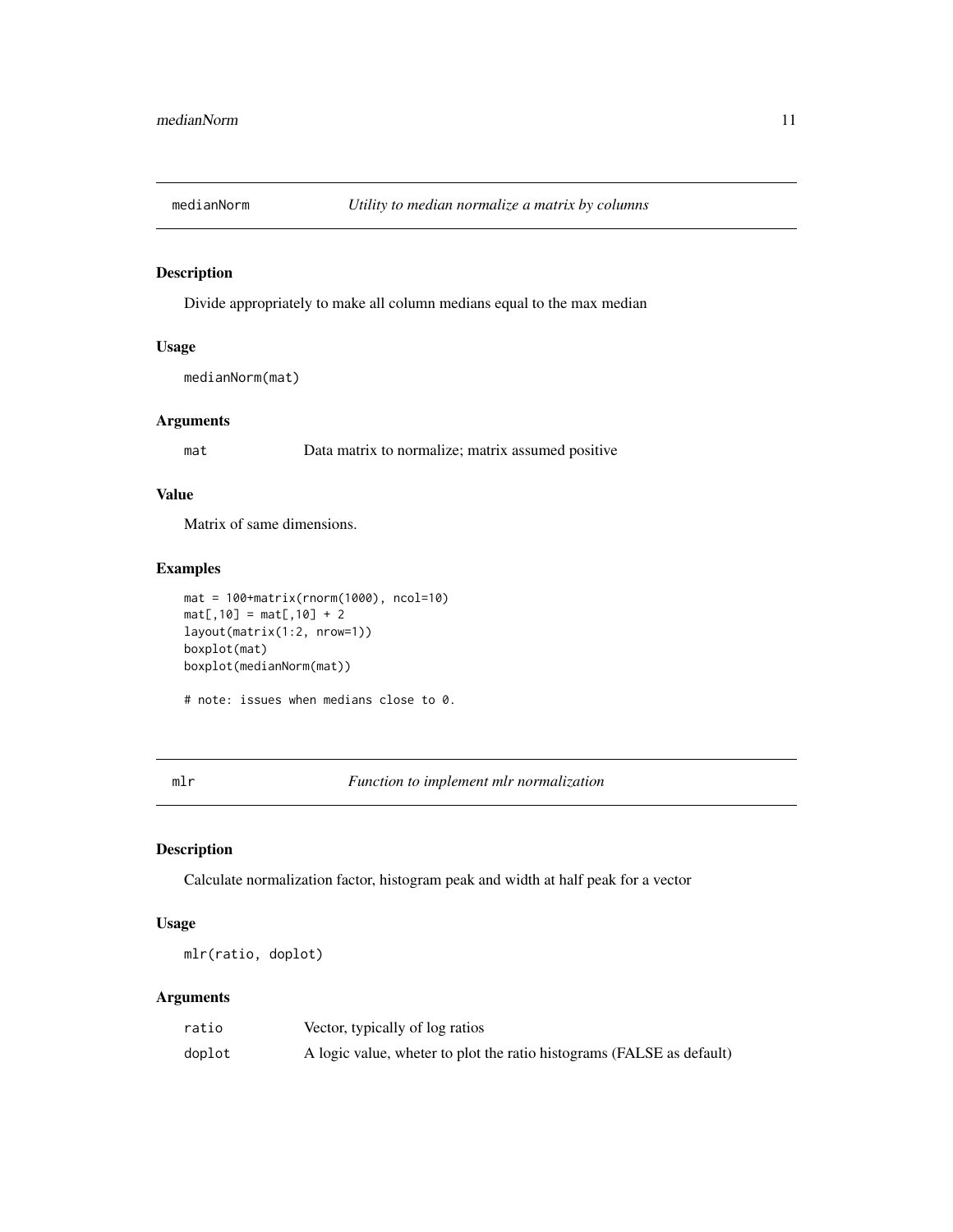#### <span id="page-11-0"></span>12 mlrGroup

#### Value

| nf   | Normalization factor |
|------|----------------------|
| peak | Histogram peak       |
| wdt  | Width at half peak   |

#### References

Find mlr reference.

#### Examples

```
mlr(rnorm(1000))
# with shift
mlr(0.5 + rnorm(10000))
```
<span id="page-11-1"></span>mlrGroup *Function to do mlr normalization for a matrix group*

#### Description

Do mlr normalization separately for each set of replicates first, then normalize the resulting matrix

#### Usage

mlrGroup(mat, Group)

#### Arguments

| mat   | Data matrix with replicates as columns |
|-------|----------------------------------------|
| Group | Factor of length ncol(mat)             |

#### Value

Resulting normalized matrix of the same size as the initial one

#### References

\*Find reference to mlr paper\*

#### See Also

[mlrrep](#page-12-1), [mlr](#page-10-1)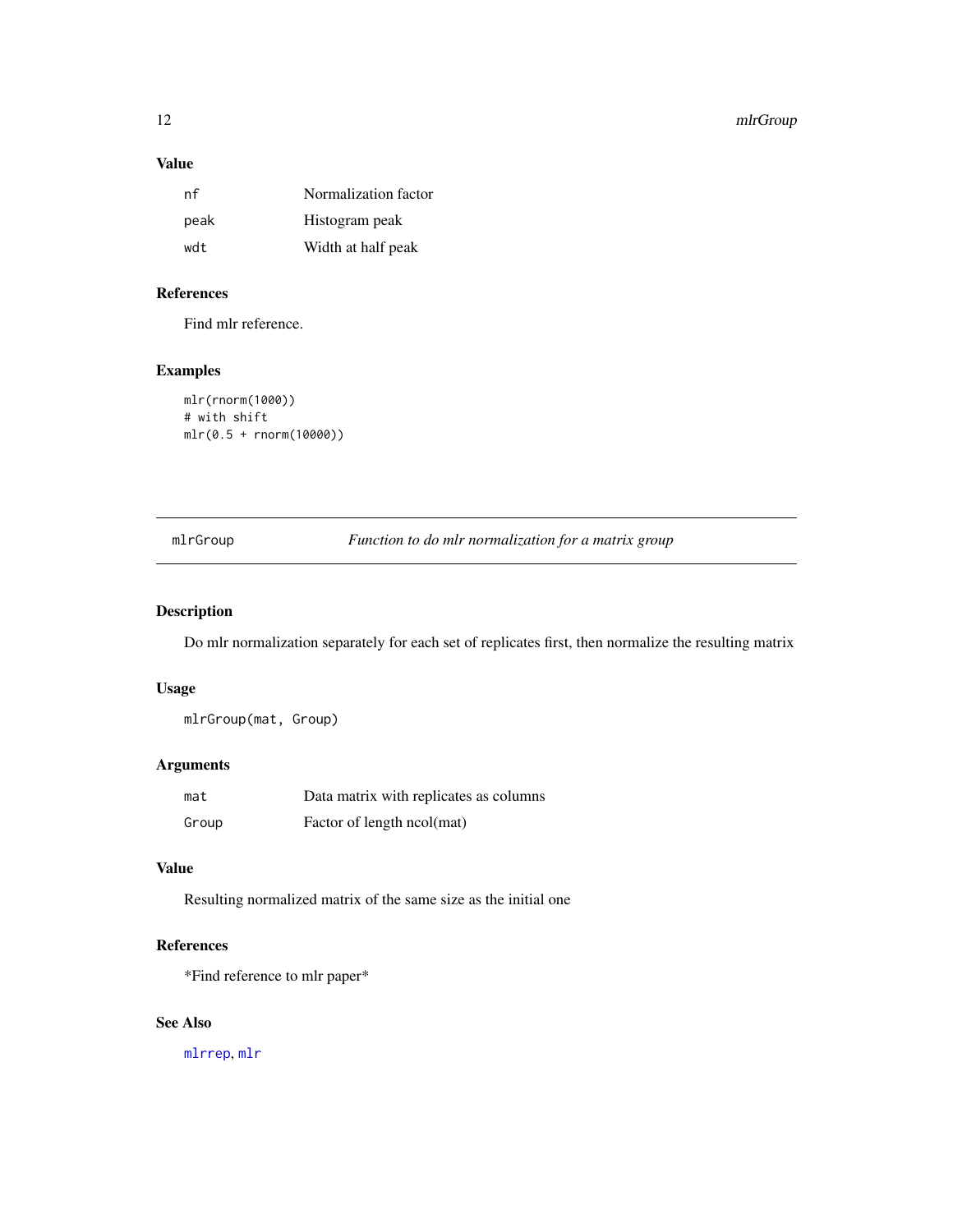#### <span id="page-12-0"></span>mlrrep and the state of the state of the state of the state of the state of the state of the state of the state of the state of the state of the state of the state of the state of the state of the state of the state of the

#### Examples

```
res = mlrGroup(iris[,-5], Group=as.factor(c("Sepal", "Sepal", "Petal", "Petal")))
layout(matrix(1:3, nrow=1))
boxplot(log(iris[,-5]), main="Log only")
boxplot(log(medianNorm(iris[,-5])), main="Median")
boxplot(log(res[[1]]), main="MLR")
```
<span id="page-12-1"></span>mlrrep *Function to do mlr normalizatiopn on a matrix of replicates*

#### Description

Calculate all pairwise ratios, log-transform them, find the least variable replicate.

#### Usage

mlrrep(mat)

#### Arguments

mat Data matrix with replicates as columns

#### Value

| mat.norm | Normalized data matrix; matrix assumed positive                                       |
|----------|---------------------------------------------------------------------------------------|
| wdmat    | Square matrix of half peak widths for each ratio of replicates of size ncol(mat)      |
| nfmat    | Square matrix of normalization factors for each ratio of replicates of size ncol(mat) |
| idx      | Index of replicate to be used as denominator yielding smallest widths                 |

#### See Also

[mlr](#page-10-1), [mlrGroup](#page-11-1)

#### Examples

# Example using the iris data mlrrep(iris[,-5])

```
# random data
mat = exp(matrix(rnorm(1000),ncol=4))
res = mlrrep(mat)
layout(matrix(1:2, nrow=1))
boxplot(log(res$mat.norm))
boxplot(log(mat))
```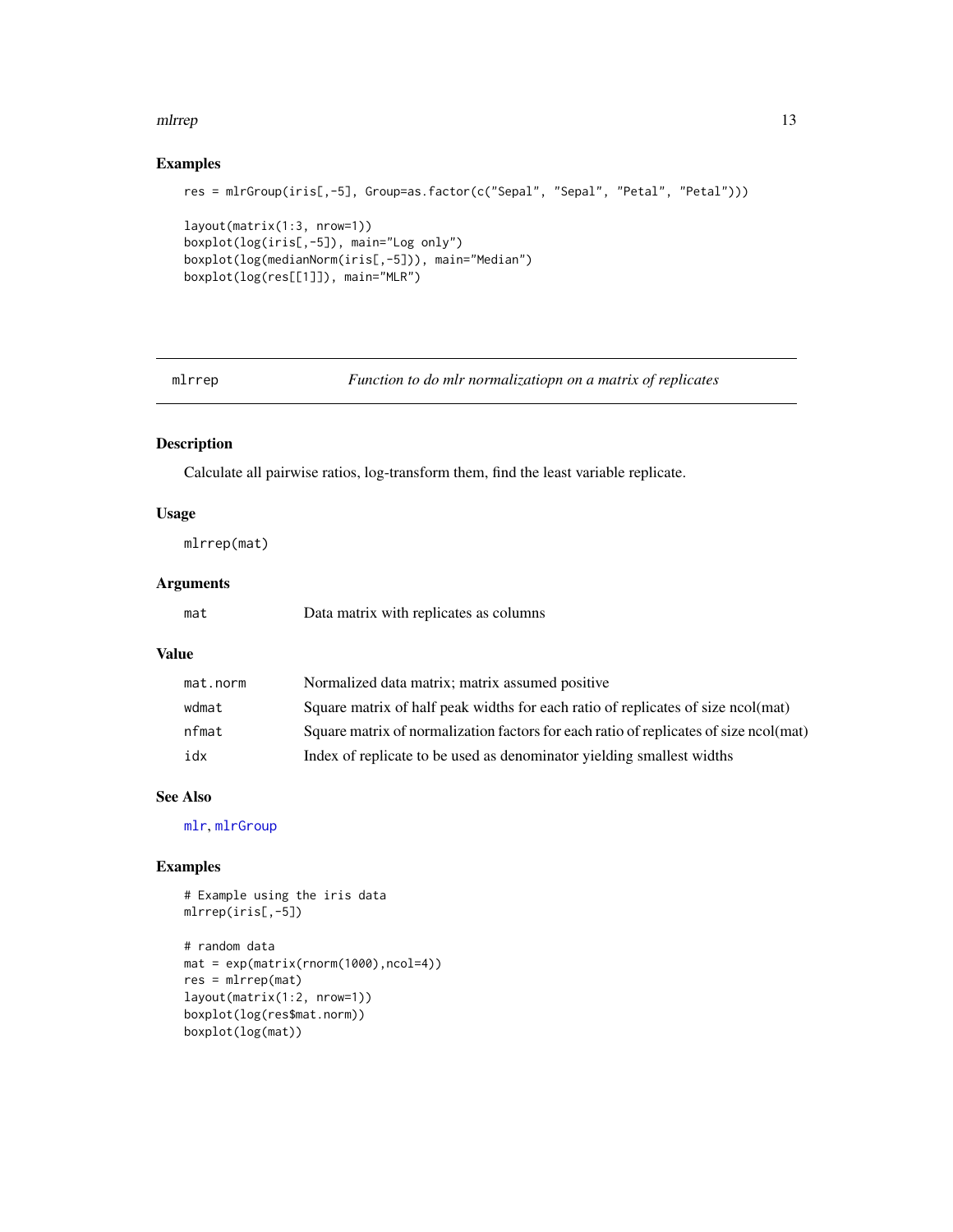<span id="page-13-0"></span>

#### Description

output a spectrum library into a PeakView format file

#### Usage

```
outputLib(dat, filename = "NewLib.txt", format = c("peakview", "openswath"),
  nodup = TRUE)
```
#### Arguments

| dat      | A data frame of a spectrum library                                                                 |
|----------|----------------------------------------------------------------------------------------------------|
| filename | A character string for the name of the output.                                                     |
| format   | A character string representing the output format. One of "peakview" (default)<br>and "openswath". |
| nodup    | A logic value, indicating if remove duplicated sprectrum (default)                                 |

#### Value

a file with the specified file name (lib.txt as default) will be saved under the current working directory

#### Examples

```
file <- paste(system.file("files",package="SwathXtend"),"Lib1.txt",sep="/")
dat <- readLibFile(file)
outputLib(dat)
```
plotAll *Plot statistical plots for two libraries*

#### Description

Plot statistical plots for two libraries

#### Usage

```
plotAll(datBaseLib, datExtLib, file = "allplots.xlsx", ...)
```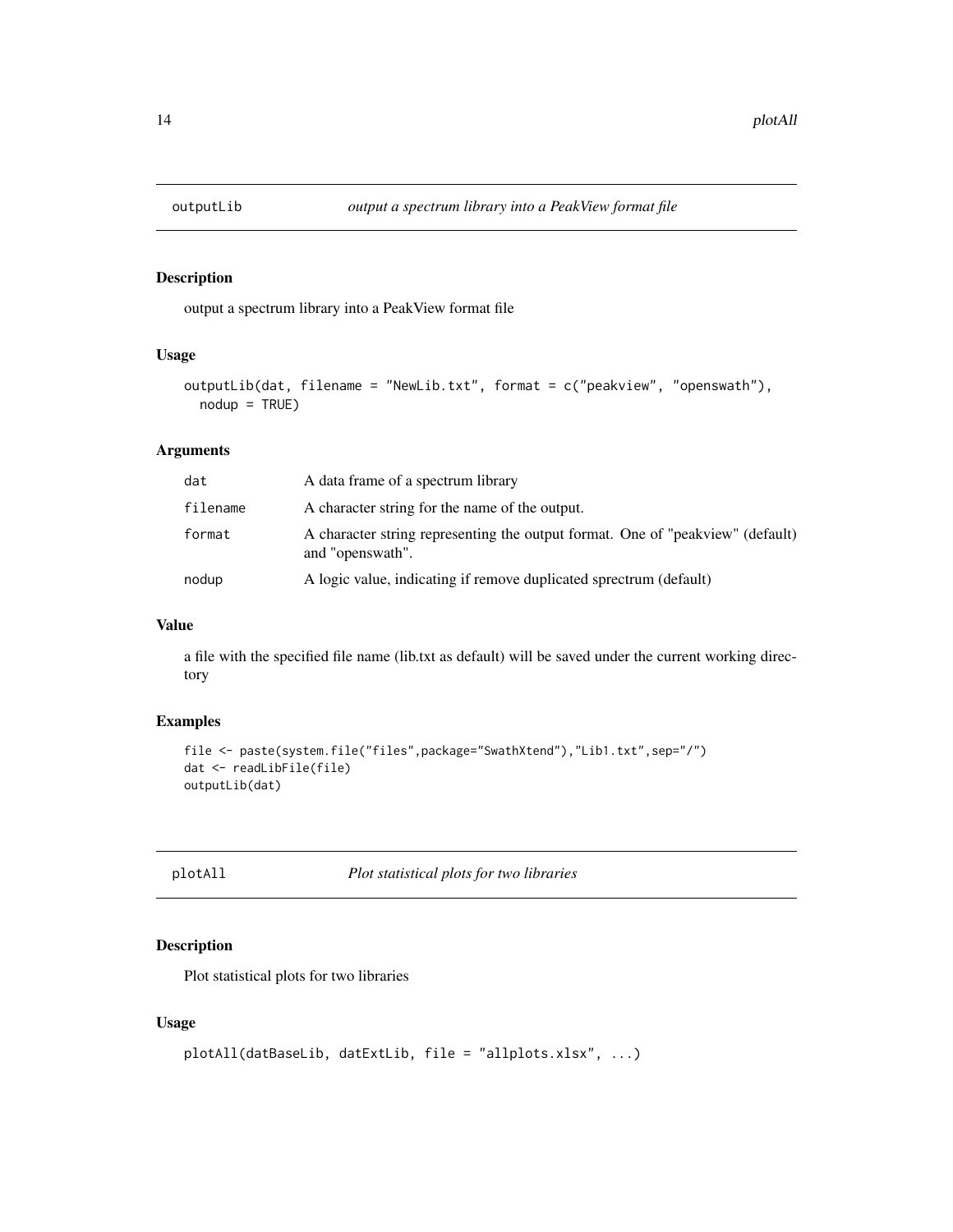#### <span id="page-14-0"></span>plotDensities 15

#### Arguments

| datBaseLib | a data frame for a base spectrum library     |
|------------|----------------------------------------------|
| datExtLib  | a data frame for a external spectrum library |
| file       | a character string for the output file.      |
|            | Additional parameters to pass in             |

#### Value

a list of two data frames

#### Examples

```
libfiles <- paste(system.file("files",package="SwathXtend"),
c("Lib2.txt","Lib3.txt"),sep="/")
datBaseLib <- readLibFile(libfiles[1])
datExtLib <- readLibFile(libfiles[2])
res <- plotAll(datBaseLib, datExtLib)
```
plotDensities *Utility to do side by side density plots*

#### Description

Side by side density plots

#### Usage

```
plotDensities(data, group = rownames(data), xlab = "Log Abundance")
```
#### Arguments

| data  | Data with samples as columns.                             |
|-------|-----------------------------------------------------------|
| group | Group of the same length as the number of columns of data |
| xlab  | Label to be printed                                       |

#### Value

No value returned, plotting only

```
plotDensities(iris[,-5], rep(c("A", "B"), each=2))
```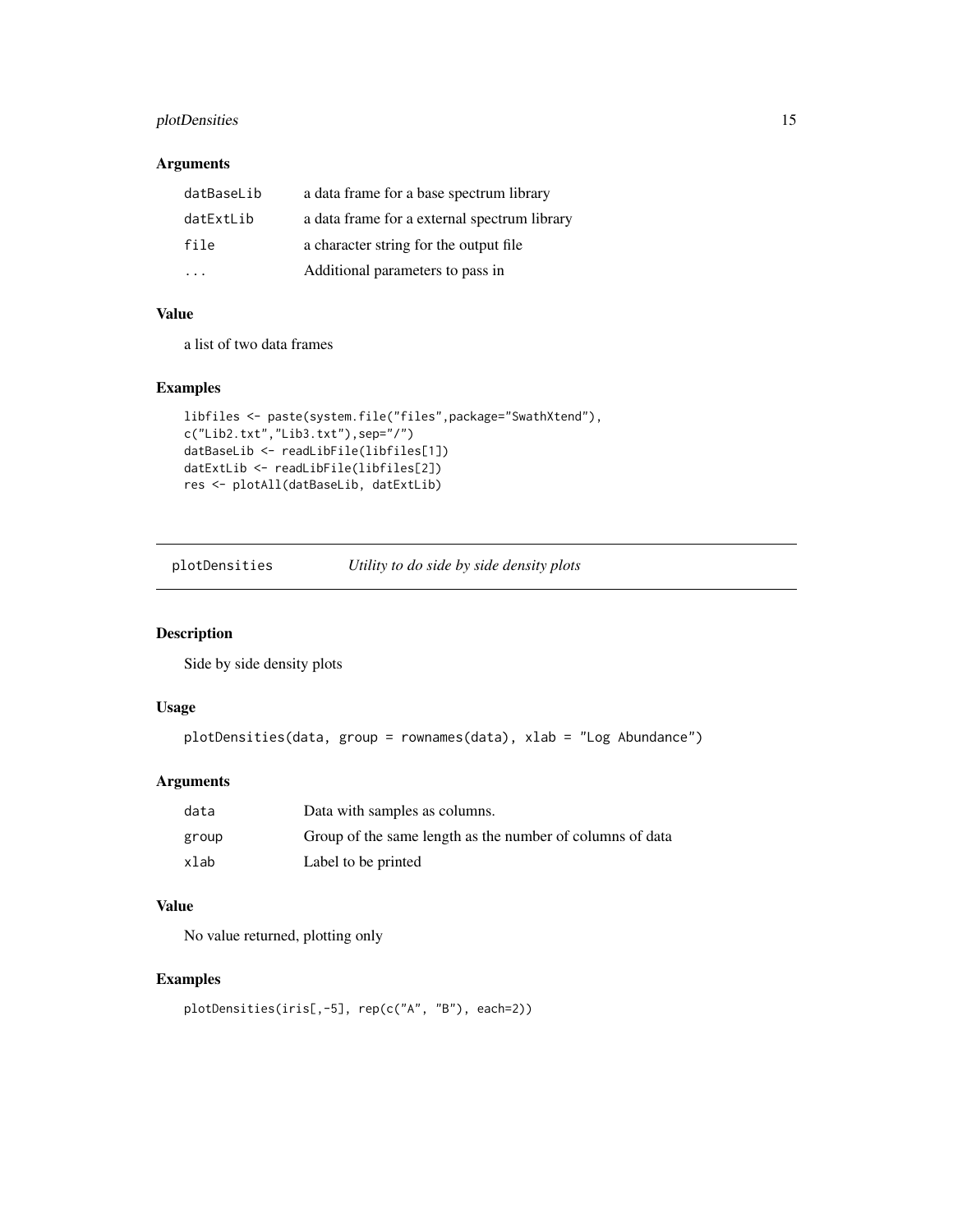<span id="page-15-0"></span>plotErrorBarsLines *Utility for clustering plots to plot lines and an overall trend*

#### Description

Prints faint lines for each profile, and a mean/error bars

#### Usage

```
plotErrorBarsLines(v, barSizes, lines, labels = NULL, col = "blue", ylim, ...)
```
#### Arguments

| $\vee$   | Overall trend, to be printed solid, length n              |
|----------|-----------------------------------------------------------|
| barSizes | Size of the error bars, length n                          |
| lines    | Matrix of n columns, and as many rows as lines            |
| labels   | Labels to be printed on the x axis, length n              |
| col      | Colour for main trend line                                |
| vlim     | Can specfy limits so several graphs are on the same scale |
|          | Additional parameters to pass in                          |

#### Value

No returned value; plot only.

### See Also

[help](#page-0-0), ~~~

```
mat = matrix(rnorm(100), 10)
plotErrorBarsLines(apply(mat,1,FUN=mean), apply(mat,1,FUN=sd),
lines=mat, col="red", main="A random plot", xlab="Some label")
```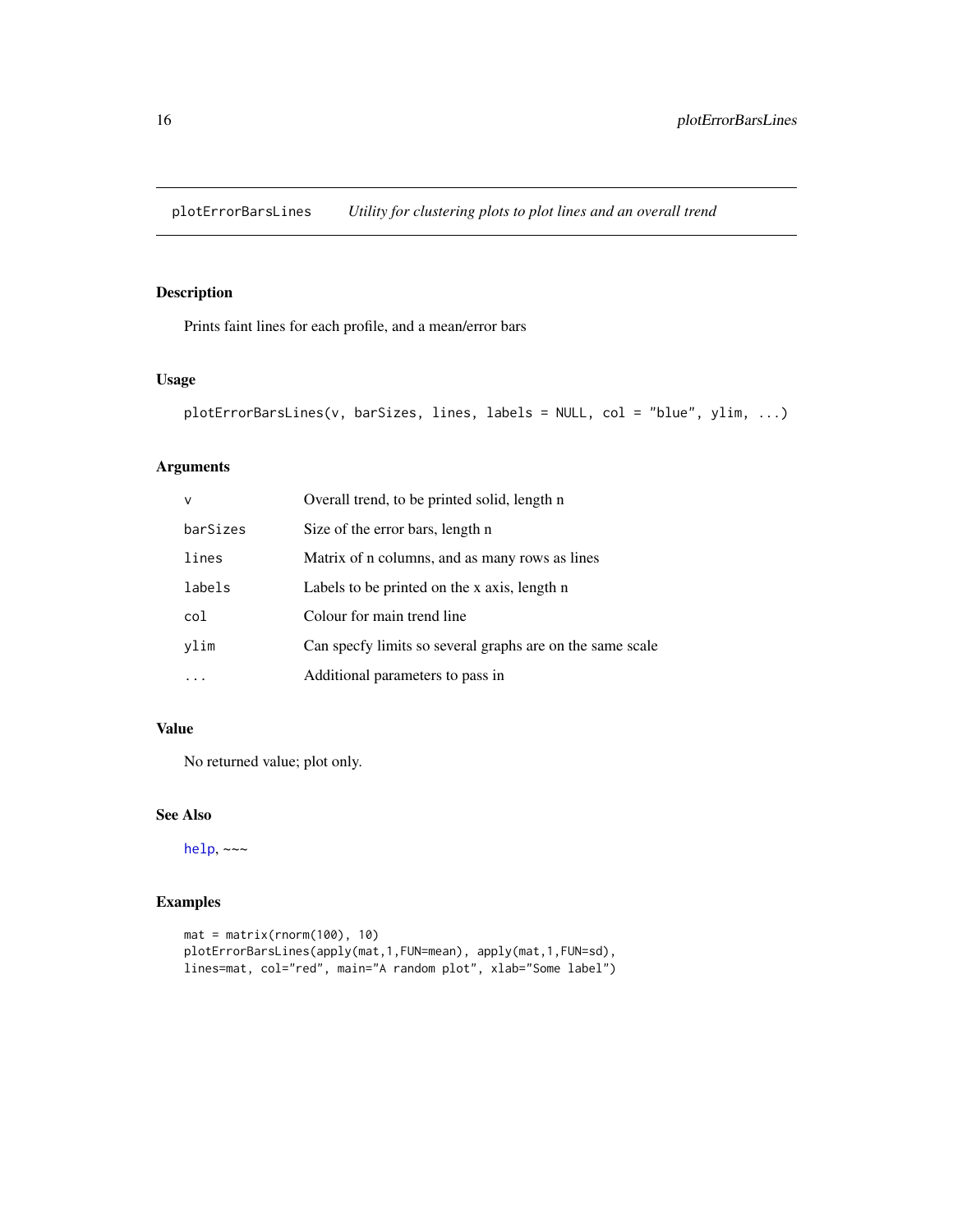<span id="page-16-0"></span>plotRelativeDensities *Plotting utility to overlay all relative densities*

#### Description

Overlay all relative densities

#### Usage

plotRelativeDensities(mat, Group = NULL, idx = NULL, main = "Densities")

#### Arguments

| mat   | Matrix with positive entries, samples as columns                                        |
|-------|-----------------------------------------------------------------------------------------|
| Group | The factor showing the sample membership, of length ncol(mat)                           |
| idx   | Number between 1:ncol(mat); which sample to use as denominator, first one by<br>default |
| main  | Title; optional                                                                         |

#### Value

Plotting only

#### Examples

```
mat = matrix(abs(rnorm(50000)), ncol=5)
mat[, 5] = mat[, 5] + 2
```
plotRelativeDensities(mat, Group=c(rep("A",4),"B"), idx=1)

```
plotRIICor Plot relative ion intensity correlation of two libraries
```
#### Description

Plot relative ion intensity correlation of two libraries

#### Usage

plotRIICor(dat1, dat2, nomod = FALSE)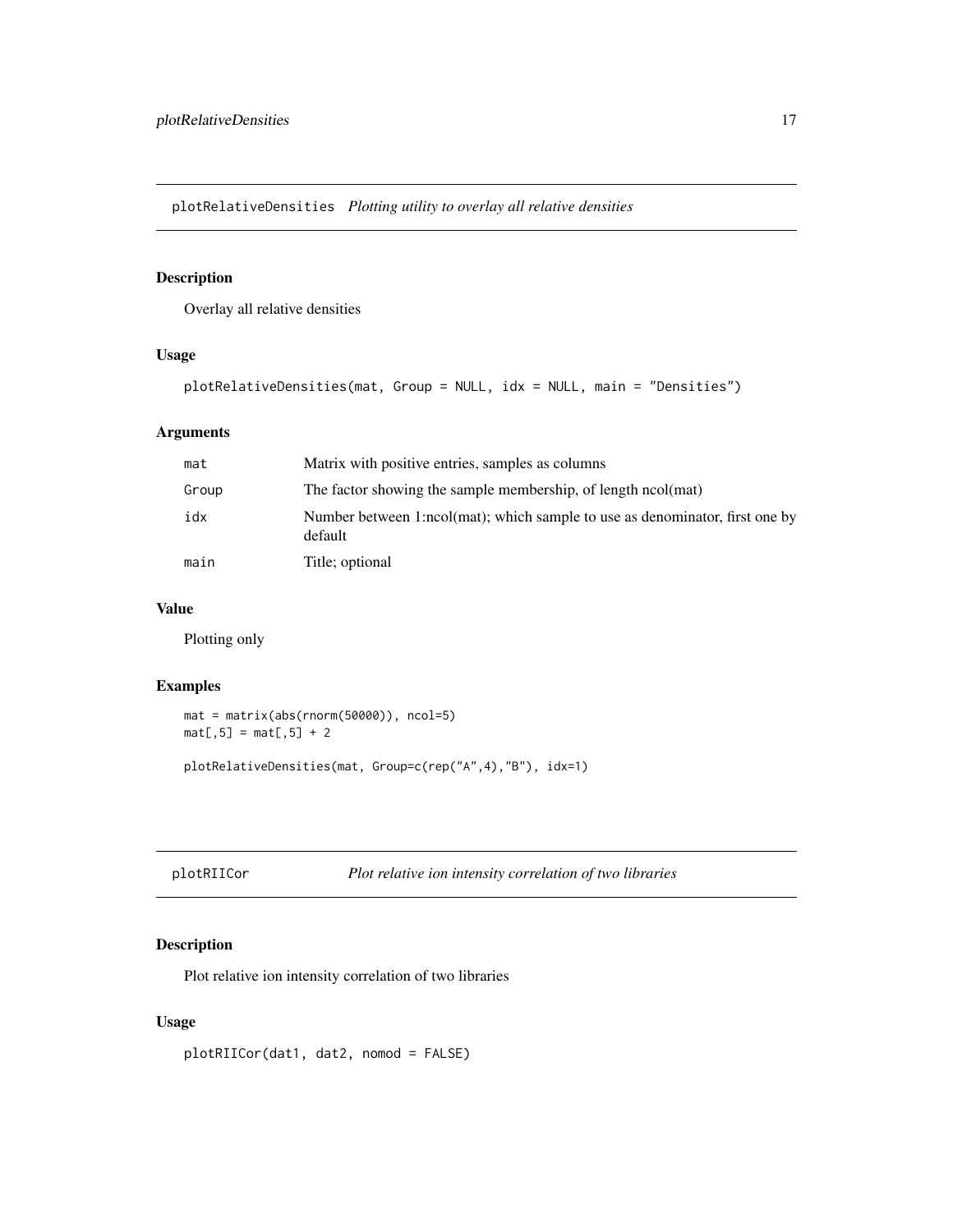#### <span id="page-17-0"></span>Arguments

| dat1  | A data frame containing the first spectrum library                                                                                 |
|-------|------------------------------------------------------------------------------------------------------------------------------------|
| dat2  | A data frame containing the second spectrum library                                                                                |
| nomod | a logic value, representing if the modified peptides and its fragment ions will be<br>removed. FALSE (default) means not removing. |

#### Value

a data frame of relative ion intensity correlations for all ions

#### Examples

```
libfiles <- paste(system.file("files",package="SwathXtend"),
  c("Lib2.txt","Lib3.txt"),sep="/")
datBaseLib <- readLibFile(libfiles[1])
datExtLib <- readLibFile(libfiles[2])
plotRIICor(datBaseLib, datExtLib)
```
plotRTCor *Plot for retention time correlation of two libraries*

### Description

Plot for retention time correlation of two libraries

#### Usage

plotRTCor(dat1, dat2, label1, label2, nomod = FALSE)

#### Arguments

| dat1   | A data frame containing the first spectrum library                                                                                 |
|--------|------------------------------------------------------------------------------------------------------------------------------------|
| dat2   | A data frame containing the second spectrum library                                                                                |
| label1 | a character string representing the x axis label for plotting                                                                      |
| label2 | a character string representing the y axis label for plotting                                                                      |
| nomod  | a logic value, representing if the modified peptides and its fragment ions will be<br>removed. FALSE (default) means not removing. |

#### Value

retentiont time correlation coefficient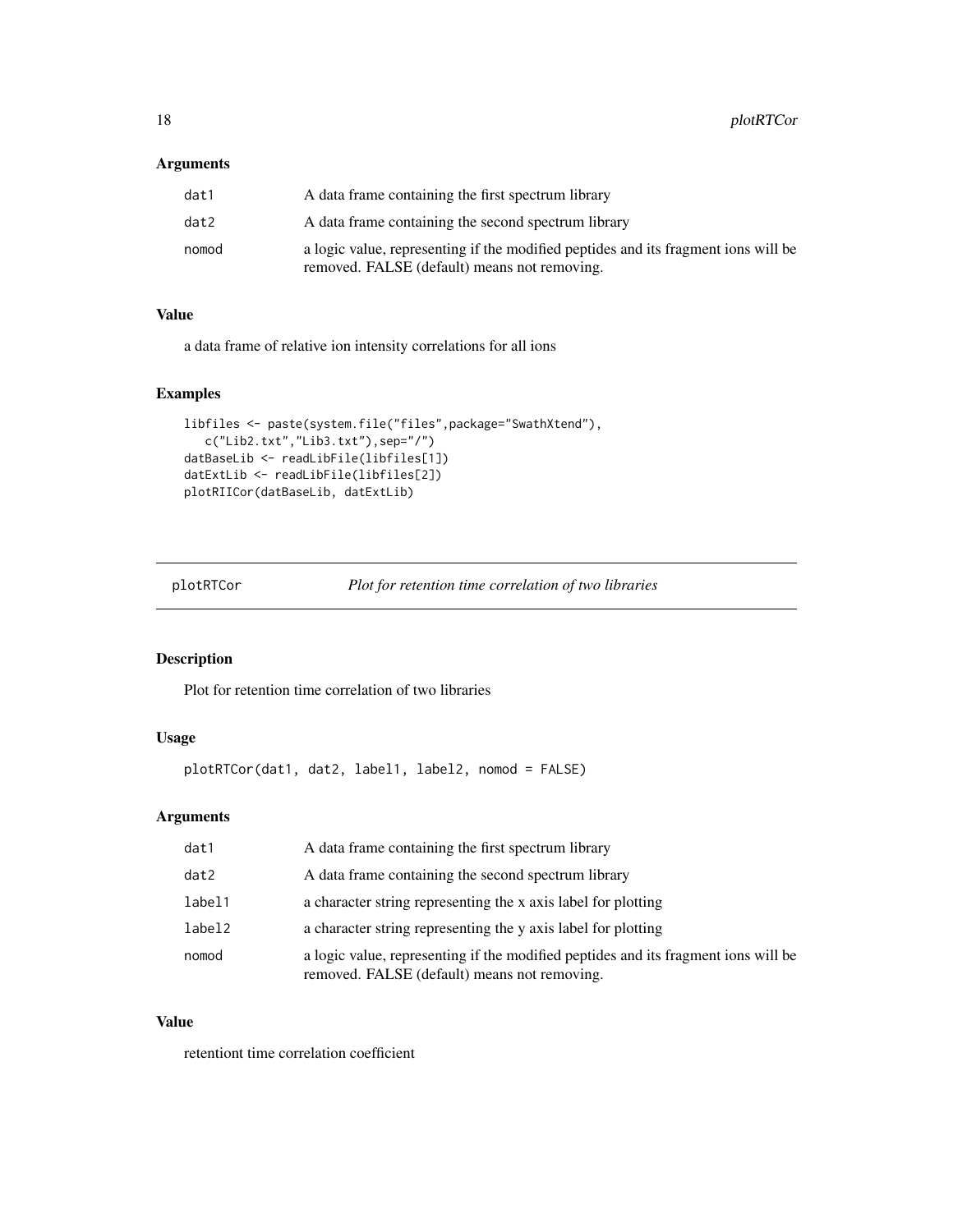#### <span id="page-18-0"></span>plotRTResd 19

#### Examples

```
libfiles <- paste(system.file("files",package="SwathXtend"),
  c("Lib2.txt","Lib3.txt"),sep="/")
datBaseLib <- readLibFile(libfiles[1])
datExtLib <- readLibFile(libfiles[2])
plotRTCor(datBaseLib, datExtLib, "Lib2", "Lib5")
```
plotRTResd *Plot residuals for retention time prediction of two libraries*

#### Description

Plot residuals for retention time prediction of two libraries

#### Usage

plotRTResd(dat1, dat2, nomod = FALSE)

#### Arguments

| dat1  | A data frame containing the first spectrum library                                                                                 |
|-------|------------------------------------------------------------------------------------------------------------------------------------|
| dat2  | A data frame containing the second spectrum library                                                                                |
| nomod | a logic value, representing if the modified peptides and its fragment ions will be<br>removed. FALSE (default) means not removing. |

#### Value

root mean square error of prediction residuals

```
libfiles <- paste(system.file("files",package="SwathXtend"),
   c("Lib2.txt","Lib3.txt"),sep="/")
datBaseLib <- readLibFile(libfiles[1])
datExtLib <- readLibFile(libfiles[2])
plotRTResd(datBaseLib, datExtLib)
```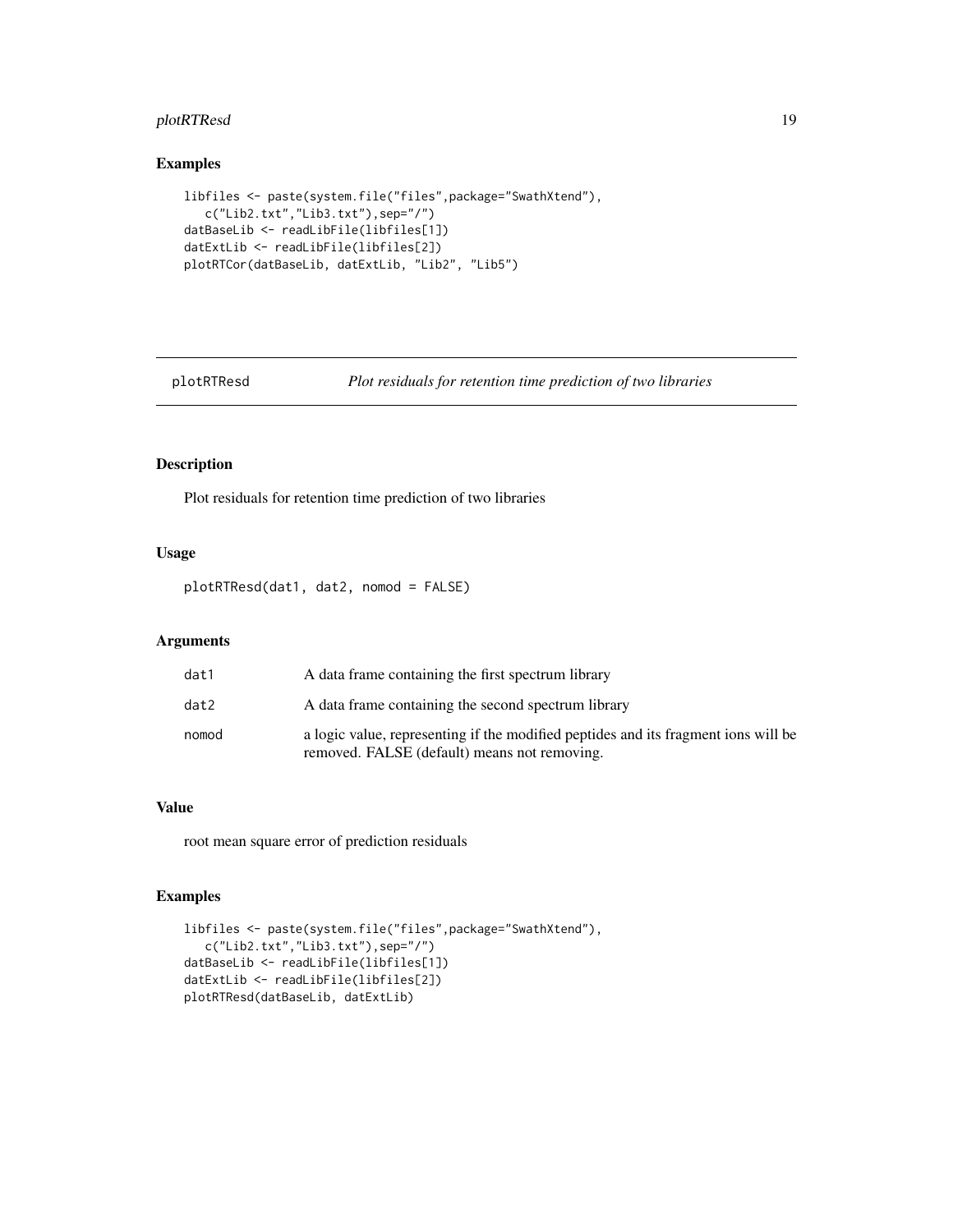```
quantification.accuracy
```
*Measurment of quantification accuracy of two Swath results*

#### Usage

quantification.accuracy(dswat1, dswat2, Sample = NULL, method = c("cor", "cv", "bland.altman"), cor.method=c('pearson', 'spearman', 'kendall'), log = FALSE)

#### Arguments

| dswat1     | A data frame of peptide peak area of the first Swath result                                                                                                                               |
|------------|-------------------------------------------------------------------------------------------------------------------------------------------------------------------------------------------|
| dswat2     | A data frame of peptide peak area of the second Swath result                                                                                                                              |
| Sample     | A vector of strings representing the sample names of the Swath result                                                                                                                     |
| method     | A string as one of "cor", "cv" and "bland.altman"                                                                                                                                         |
| cor.method | A string as one of "pearson", "spearman", and "kendall"                                                                                                                                   |
| log        | A logical value indicating if the peak area will be log transformed before cal-<br>culating the measurement. Default value is FALSE which means the peak area<br>will not be transformed. |

#### Value

A list of two numeric vectors

| vcor | The measurment for the quantification accuarcy for the same sample        |
|------|---------------------------------------------------------------------------|
| rcor | The measurment for the quanitification accuarcy for the randomised sample |

#### Examples

```
fswaths = paste(system.file("files",package="SwathXtend"),c("Swath_result_Lib2.xlsx", "Swath_result_Lib2_3.xlsx
```
fdr.seed = readWorkbook(fswaths[1], sheet='FDR') fdr.ext = readWorkbook(fswaths[2], sheet='FDR')

swa.seed = readWorkbook(fswaths[1], 2) swa.ext = readWorkbook(fswaths[2], 2)

fdr.seed = fdr.crit(fdr.seed) fdr.ext = fdr.crit(fdr.ext)

res = quantification.accuracy(swa.seed[fdr.seed\$nfdr.pass >= 2,], swa.ext[fdr.ext\$nfdr.pass >= 2,], method="cv")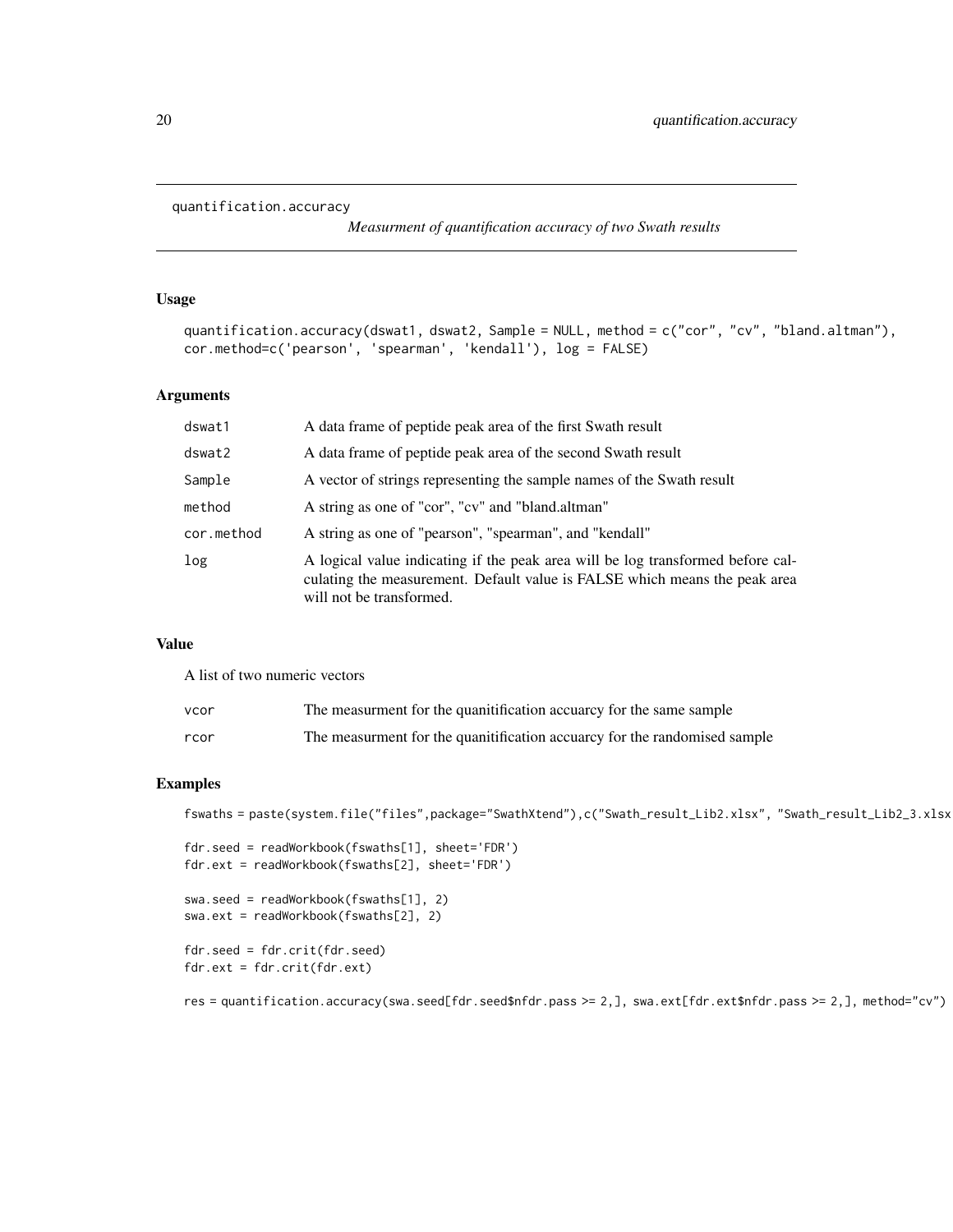<span id="page-20-0"></span>

## Description

Load a spectrum library into a data frame

#### Usage

```
readLibFile(file, format = c("peakview", "openswath"), type = c("spectrum",
  "hydro"), clean = TRUE, ...)
```
#### Arguments

| file     | A file of a spectrum library, in .txt or .csv format, can be .gz files.                                                                                                                                                                                                                                                                                                                                                                                                                                                                                                                                                                                                                                       |
|----------|---------------------------------------------------------------------------------------------------------------------------------------------------------------------------------------------------------------------------------------------------------------------------------------------------------------------------------------------------------------------------------------------------------------------------------------------------------------------------------------------------------------------------------------------------------------------------------------------------------------------------------------------------------------------------------------------------------------|
| format   | A character string denoting the file format. One of "peakview" (default) and<br>"openswath". If the file format is "peakview", it requires the following columns:                                                                                                                                                                                                                                                                                                                                                                                                                                                                                                                                             |
|          | Q1: Q1 m/z (precursor m/z); Q3: Q3 m/z (fragment m/z); RT_detected: reten-<br>tion time; protein_name: protein name; isotype: isotype type; relative_intensity:<br>fragment ion intensity; stripped_sequence: peptide sequences without modifica-<br>tions; modification_sequence: peptide sequences with modifications; prec_z:<br>peptide charge; frg_type: fragment type; frg_z: fragment charge; frg_nr: ion<br>number; iRT: calibrated retention time; uniprot_id: database accession number;<br>decoy: whether the peptide a decoy or not; confidence: the confidence of the<br>identified peptide; shared: whether the peptide is shared by multiple proteins;<br>N: a ranking number for the protein. |
|          | Optional columns for PeakView format libaries include: score: score for peptide<br>identification; prec_y: the precursor ion intensity; rank: ion intensity ranking;<br>mods: modification; nterm: N terminal modification; cterm: C terminal modifi-<br>cation:                                                                                                                                                                                                                                                                                                                                                                                                                                              |
|          | If the file format is "openswath", it must contain the following columns: Pre-<br>cursorMz: precursor m/z; ProductMz: fragment m/z; Tr_recalibrated: reten-<br>tion time; ProteinName: protein name; GroupLabel: isotype type; Library-<br>Intensity: fragment ion intensity; PeptideSequence: peptide sequences with-<br>out modifications; FullUniModPeptideName: peptide sequences with modifi-<br>cations; UniprotID: database accession number; decoy: whether the peptide a<br>decoy or not PrecursorCharge: precursor charge; FragmentType: fragment type<br>(b or y ion); FragmentCharge: fragment charge; FragmentSeriesNumber: frag-<br>ment ion number.                                            |
| type     | A character string denoting the file type. One of "spectrum" (default) and "hy-<br>dro"                                                                                                                                                                                                                                                                                                                                                                                                                                                                                                                                                                                                                       |
| clean    | A logic value, representing if the library will be cleaned.                                                                                                                                                                                                                                                                                                                                                                                                                                                                                                                                                                                                                                                   |
| $\cdots$ | Additional parameters to pass in                                                                                                                                                                                                                                                                                                                                                                                                                                                                                                                                                                                                                                                                              |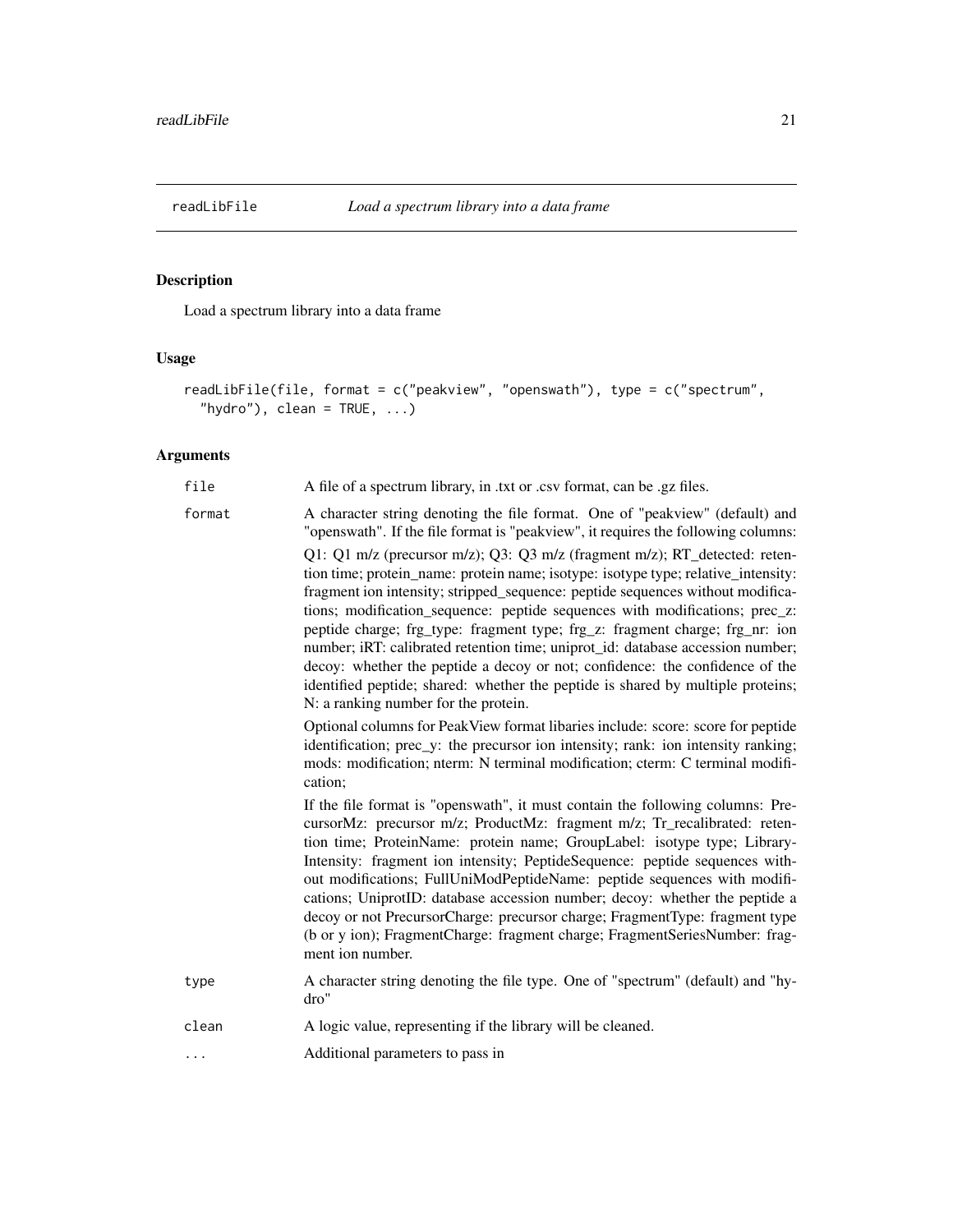<span id="page-21-0"></span>a data frame of the library with cleaning process

#### Examples

```
file <- paste(system.file("files",package="SwathXtend"),"Lib1.txt",sep="/")
dat <- readLibFile(file)
```
reliabilityCheckLibrary

*A function to check the coverage of the extended library given the seed library*

#### Usage

reliabilityCheckLibrary(seedlib.file, extlib.file)

#### Arguments

| seedlib.file | A string representing the seed library file     |
|--------------|-------------------------------------------------|
| extlib.file  | A string representing the extended library file |

#### Value

A matrix of number of protein and peptitide of the seed and extended library

#### Examples

```
files <- paste(system.file("files",package="SwathXtend"),
c("Lib2.txt", "Lib2_3.txt") ,sep="/")
res = reliabilityCheckLibrary(files[1], files[2])
```
reliabilityCheckSwath *A function to check the coverage, fdr distrubtions, quantification accuary etc of two Swath results*

#### Usage

reliabilityCheckSwath(seed.swathfile, ext.swathfile, max.fdrpass = 3, max.peptide = 2)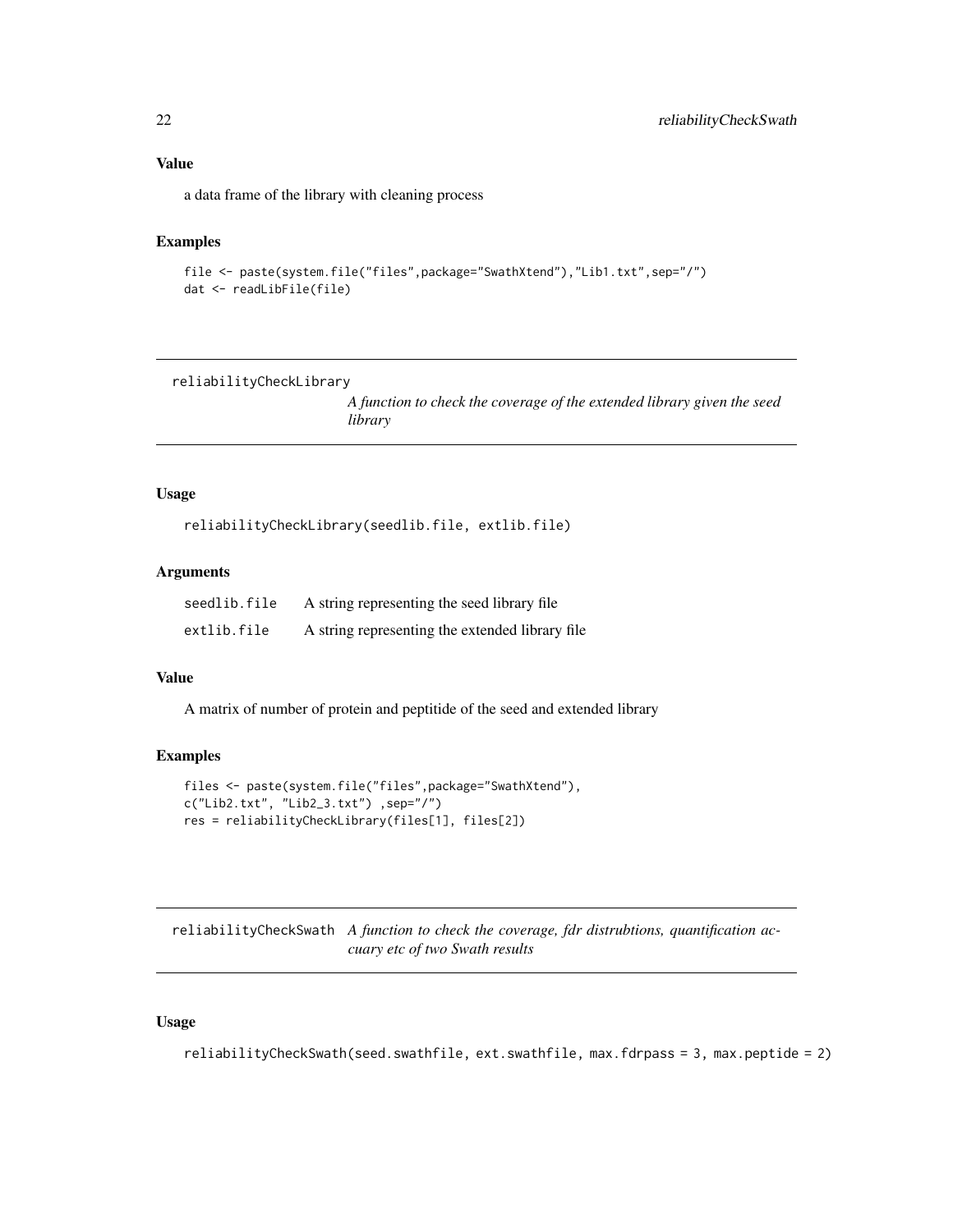#### <span id="page-22-0"></span>swath.means 23

#### Arguments

|               | seed swathfile A string representing the Swath results obtained using the seed library. The<br>Swath result file should be a PeakView extracted Excel (xlsx) file with six tabs:<br>"Area - ions", "Area - peptides", "Area - proteins", "Score", "FDR" and "Ob-<br>served RT". The SWATH result checking functions require that worksheet "Area<br>- peptides" and "FDR" must exist. |
|---------------|---------------------------------------------------------------------------------------------------------------------------------------------------------------------------------------------------------------------------------------------------------------------------------------------------------------------------------------------------------------------------------------|
| ext.swathfile | A string representing the Swath results obtained using the extended library. The<br>Swath result file should be a PeakView extracted Excel (xlsx) file with six tabs:<br>"Area - ions", "Area - peptides", "Area - proteins", "Score", "FDR" and "Ob-<br>served RT". The SWATH result checking functions require that worksheet "Area<br>- peptides" and "FDR" must exist.            |
| max.fdrpass   | A numeric value representing the maximum number of samples that pass the fdr<br>threshold $(0.01)$                                                                                                                                                                                                                                                                                    |
| max.peptide   | A numeric value representing the maximum number of peptides in a protein as<br>a filter                                                                                                                                                                                                                                                                                               |

#### Value

| fdr.bins | a matrix of the FDR percentage in each of the 8 bins                                                                                                                           |
|----------|--------------------------------------------------------------------------------------------------------------------------------------------------------------------------------|
| dat.comb | a matrix of the various numbers as the SWATH filtering threshold changes.<br>These numbers include protein, peptide, median correlation, cv and bland alt-<br>man mesuarement. |
|          |                                                                                                                                                                                |

#### Examples

```
files <- paste(system.file("files",package="SwathXtend"),
c("Swath_result_Lib2.xlsx", "Swath_result_Lib2_3.xlsx"), sep="/")
res = reliabilityCheckSwath(files[1], files[2])
```
swath.means *Computer Swath mean peak area for duplicated samples*

#### Usage

```
swath.means(dswath, Sample)
```
#### Arguments

| dswath | a data frame of peak areas of Swath results                 |
|--------|-------------------------------------------------------------|
| Sample | a vector of strings of the sample names in the Swath result |

#### Value

A data frame with the mean peak area.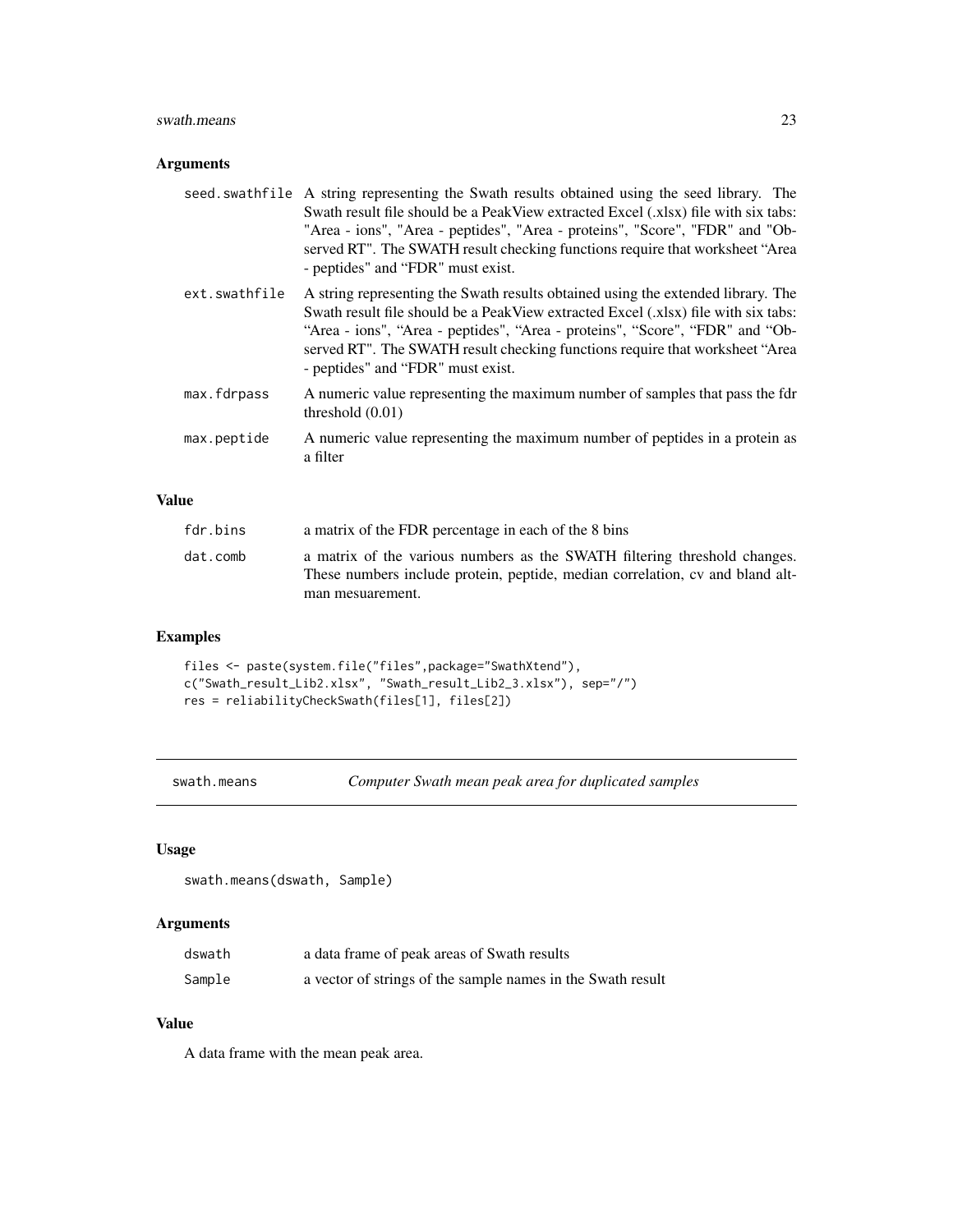```
file = paste(system.file("files",package="SwathXtend"),"Swath_result_Lib2.xlsx", sep="/")
dswat = readWorkbook(file, 2)
Sample = rep(c('2perc','5perc','10perc'), each=3)
res = swath.means(dswat, Sample)
```